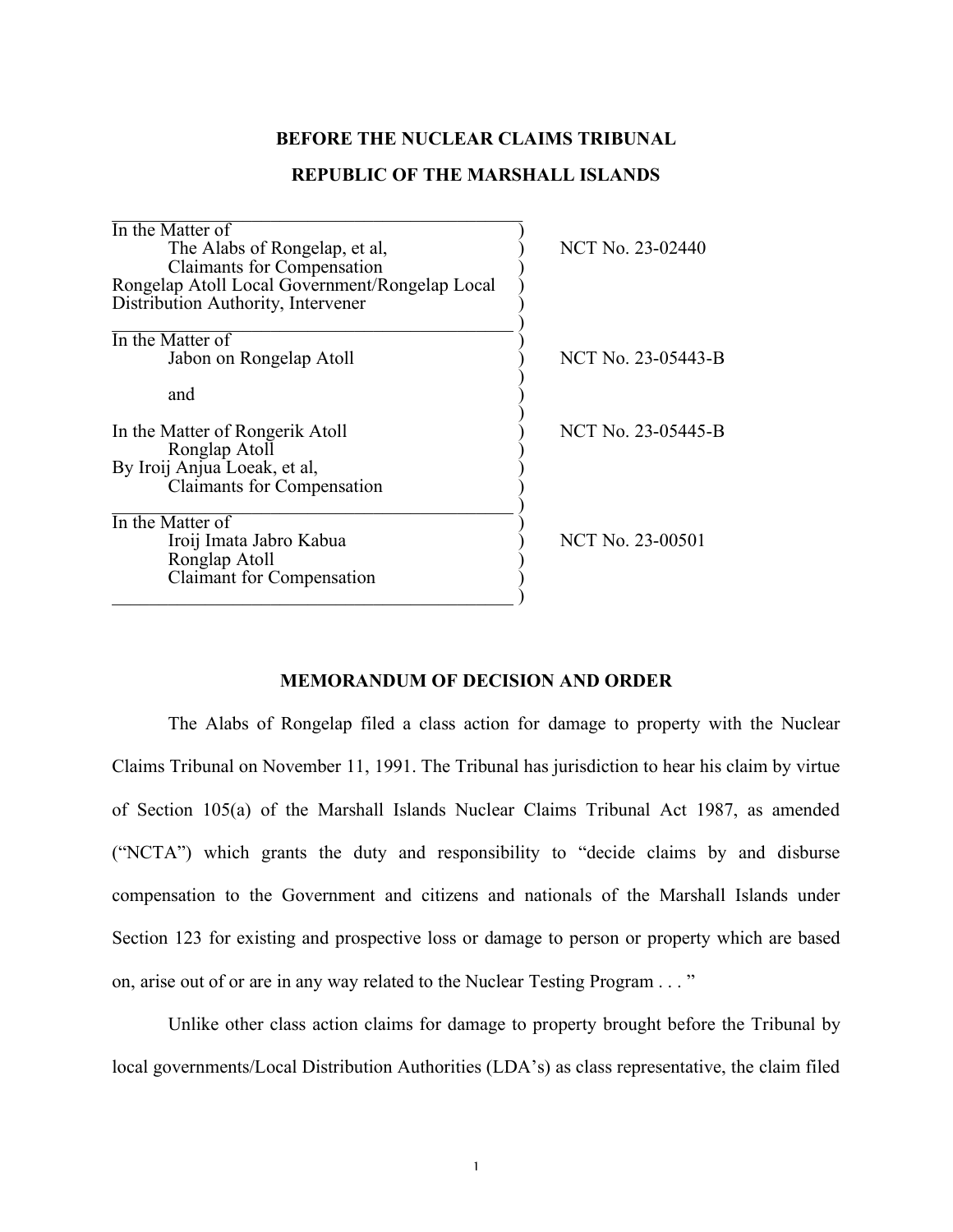by the Alabs of Rongelap specifically excluded certain property interests including the Iroij interests. As a result, during the process to establish the class, certain individual property claims were consolidated with the claim of the Alabs. In addition, the Rongelap Local Government/Rongelap Local Distribution Authority (RLDA) intervened in these consolidated claims on January 23, 2001.

#### **I. BACKGROUND FACTS**

As was done in prior cases, factual issues were narrowed during the pre-hearing process with stipulations and joint statements resulting in the following undisputed facts. Prior to World War II (and during the war before the arrival of the U.S. military,) people resided on the three atolls of Rongelap, Ailinginae and Rongerik. On Rongelap, there were three principal villages on Rongelap, Jabon, and Eniaetok Islands. On Ailinginae, the principal village was located on Enibuk Island, and on Rongerik, the principal village was located on Rongerik Island.

Rongelap Atoll is made up of approximately 61 islands and islets comprising a land area of approximately 3.2 square miles with a lagoon area of approximately 400 square miles. Ailinginae Atoll is made up of approximately 26 islands and islets with a combined land area of approximately one square mile and a lagoon area of approximately 41 square miles. Rongerik Atoll is made up of approximately 15 islands and islets with a combined land area of approximately 0.8 square miles and a lagoon area of approximately 55 square miles.

The United States' first series of atomic weapons tests in the Marshall Islands in 1946, referred to as "Operations Crossroads," resulted in the removal of the people of Rongelap by U.S. military authorities to a tent camp on Lae Atoll for approximately three months. Thereafter, the people were resettled back to Rongelap and Ailinginae Atolls, but resettlement of Rongerik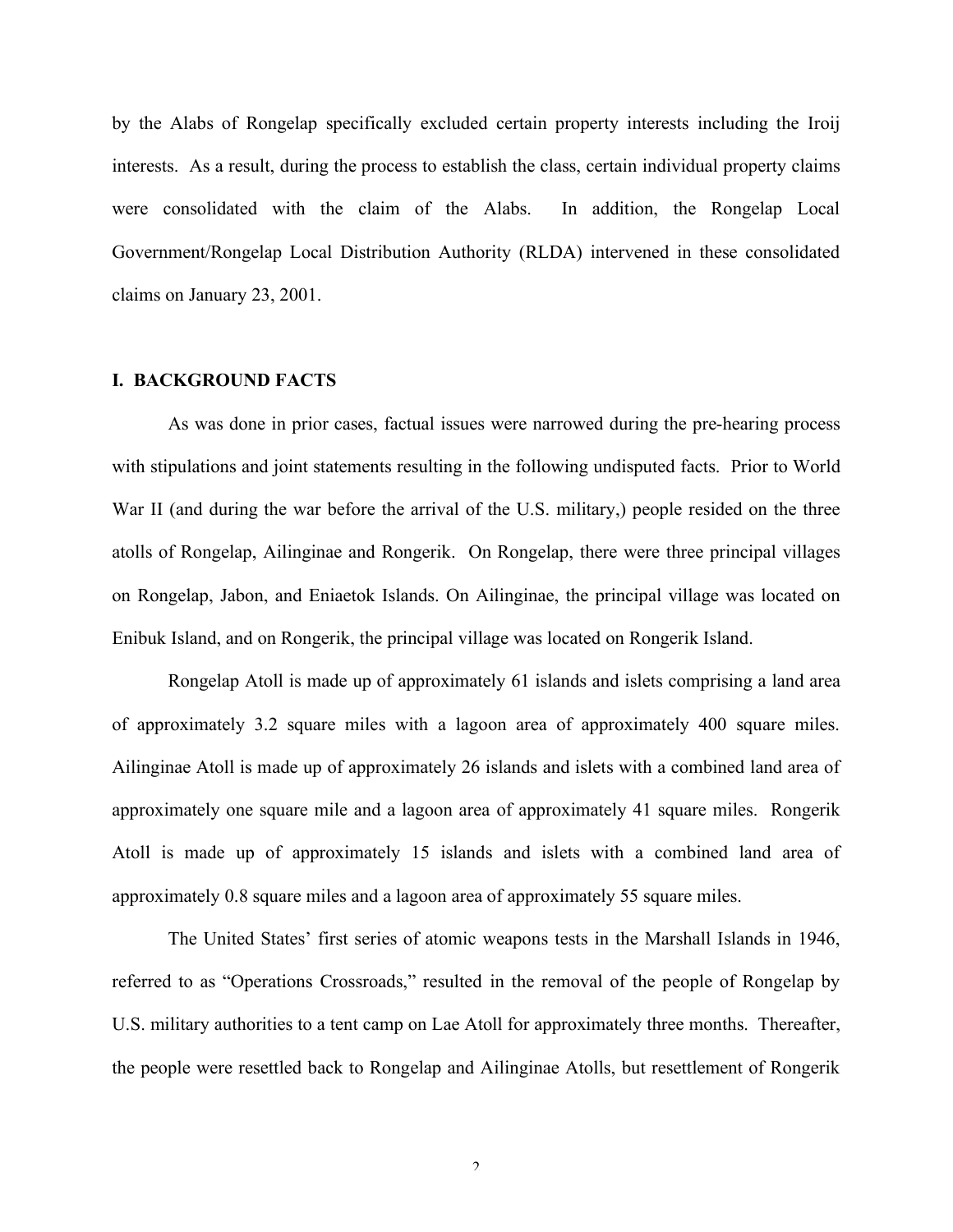was restricted. Subsequently, the U.S. military authorities resettled a group of people from Bikini at Rongerik Atoll as part of "Operation Crossroads." On March 1, 1954, the United States detonated the "Bravo" nuclear bomb on Bikini Atoll. Substantial radioactive fallout from "Bravo" began falling on the Rongelap people approximately five hours following the blast. Approximately 50 hours after the "Bravo" detonation, the U.S. Navy removed the Rongelap people residing on Rongelap and Ailinginae to Kwajalein due to the contamination resulting from the fallout from "Bravo".

From 1954 until their return in 1957, the Rongelap people lived first on Ebeye Island, Kwajalein Atoll, and then on Ejit Island, Majuro Atoll under various circumstances of deprivation, hardship, and distress. During February 1957, the Rongelap people were informed by the United States Government, through the Atomic Energy Commission and the Trust Territory Government, that it was safe to return to Rongelap Island, and in June of 1957, the Rongelap people were returned to Rongelap Island, but were warned not to resettle or eat food from the northern islands within Rongelap Atoll.

Notwithstanding the admonition against eating local food from the northern islands, inadequate and infrequent supplies of food were brought to the people of Rongelap, resulting in visits to the northern islands for food gathering purposes.

In 1982, the U.S. Department of Energy published the results of the 1978 aerial radiological survey of the northern Marshall Islands, including Rongelap Atoll. The findings of this report, and subsequent reports, suggested that significant radioactive contamination continued to make Rongelap unsafe for habitation. As a result, the people of Rongelap again left their islands and resettled principally on Mejatto Island within Kwajalein Atoll. In 1999, work

3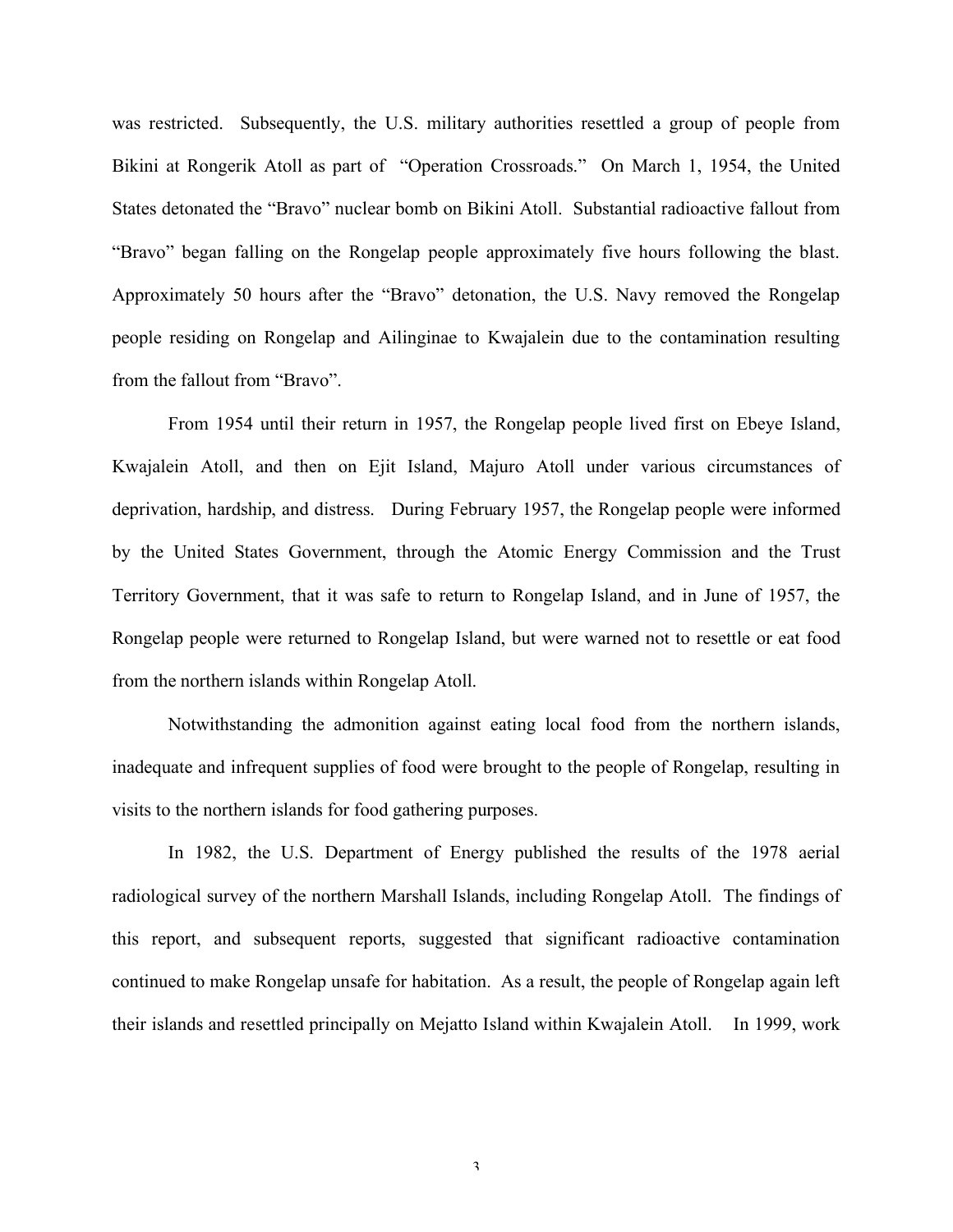began on a resettlement project for Rongelap Island involving remediation and cleanup of the island for future habitation by the people of Rongelap.

### **II. RESTORATION**

The Tribunal has previously ruled that the cost of remediation is an appropriate category

of compensation for damage to property, resulting from the Nuclear Testing Program (see *In the*

*Matter of the People of Enewetak*<sup>1</sup> and *In the Matter of the People of Bikini.*<sup>2</sup>)

## A. The 15 mrem standard

The Tribunal adopted the U.S. EPA cleanup levels for radioactive contamination in a

consolidated action, including the present claim, to address appropriate radiation protection

standards for cleanup purposes. <sup>3</sup> As stated in the *Enewetak* decision:

Those standards, established by the U.S. Environmental Protection Agency, are described in an EPA document entitled "Establishment of Cleanup Levels for CERCLA Sites with Radioactive Contamination," wherein it is stated:

Cleanup should generally achieve a level of risk with the  $10^{-4}$  to  $10^{-6}$ carcinogenic risk range based on the reasonable maximum exposure for an individual. . . .

If a dose assessment is conducted at the site [footnote omitted] then 15 millirem per year (mrem/yr) effective dose equivalent (EDE) should generally be the maximum dose limit for humans. 4

This 15 mrem dose applies not just to the average resident, but also to those persons

experiencing high end risk or to the "reasonably maximally exposed individual"<sup>5</sup> and is over and

above existing levels of background radiation, including a component from global fallout.

 <sup>1</sup> MEMORANDUM OF DECISION AND ORDER, *In the Matter of the People of Enewetak, et al.,* NCT No. 23-0902, April 13, 2000, (pp. 12-16.)

<sup>2</sup> MEMORANDUM OF DECISION AND ORDER, *In the Matter of the People of Bikini, et al.*, NCT No. 23-04134, March 5, 2001.

<sup>3</sup> MEMORANDUM OF DECISION AND ORDER, filed December 21, 1998. <sup>4</sup> *Enewetak*, p. <sup>17</sup>

<sup>5</sup> *Ibid*., p. 18.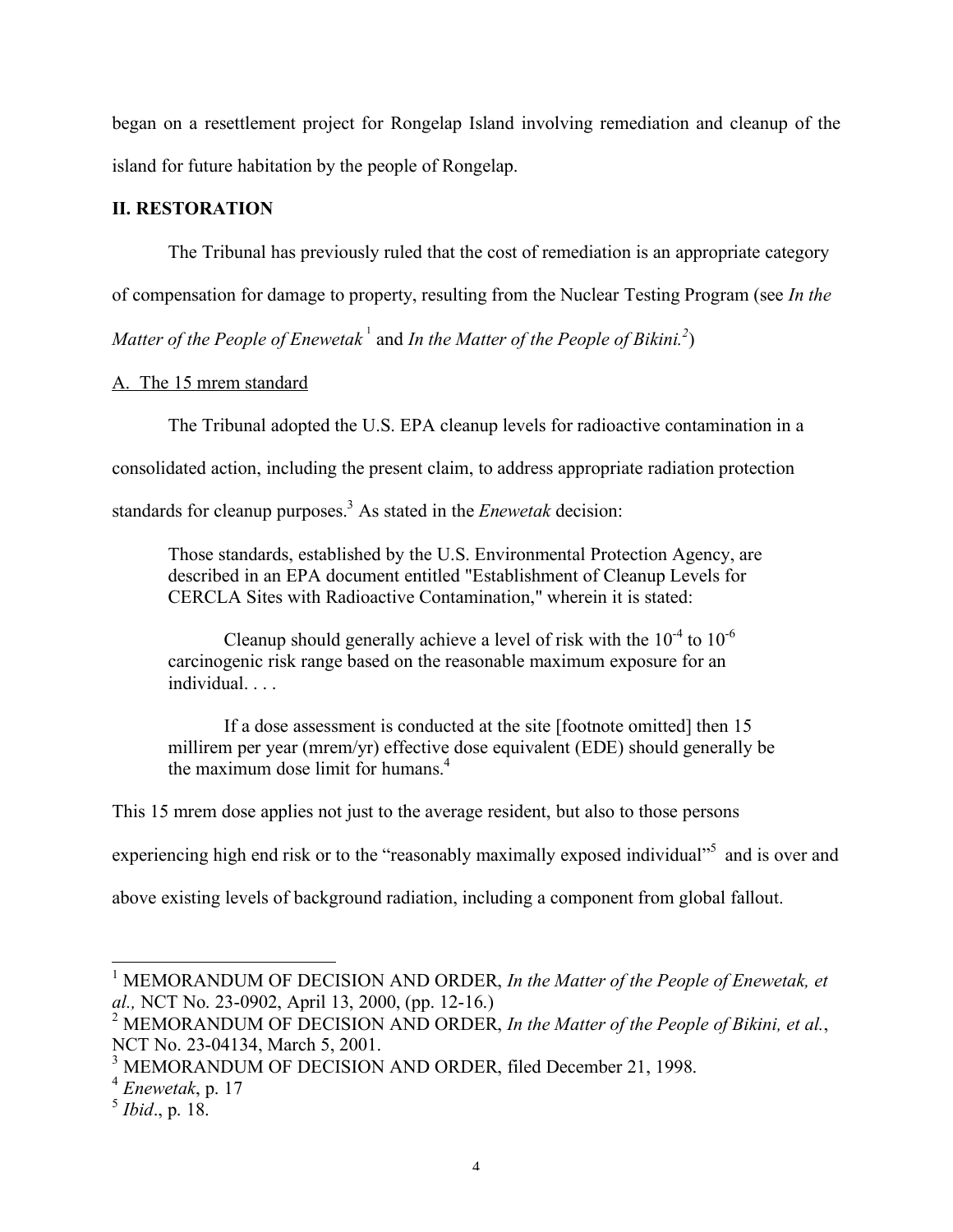The EPA has given guidance for determination of the "reasonably maximally exposed

individual" (RMEI):

. . . actions at Superfund sites should be based on an estimate of the reasonable maximum exposure (RME) expected to occur under both current and future land use conditions. The reasonable maximum exposure is defined here as the highest exposure that is reasonably expected to occur at a site. . . the intent of the RME is to estimate a conservative exposure case (i.e., well above the average) that is still within the range of possible exposures.<sup>6</sup>

Additionally, the EPA states:

The high end of the risk distribution is, conceptually, above the  $90<sup>th</sup>$  percentile of the actual (either measured or estimated) distribution. The conceptual range is not meant to precisely define the limits of this descriptor, but should be used by the assessor as a target range for characterizing "high-end risk."<sup>7</sup>

## B. Current Dose

Experts in this case have evaluated current doses that people would receive if they were

residing on Rongelap, Ailinginae, and Rongerik utilizing a number of different methodologies.

These calculations show that the RMEI would exceed 15 mrem.

Claimants' experts, John Mauro and Hans Behling of S. Cohen and Associates (SCA,)

provided two different methodologies for determining the relevant doses. SCA reviewed the

methodology utilized by the Lawrence Livermore National Laboratory for calculation of

Rongelap doses:

The result of the Robison 1994 analysis predicts an estimated maximum dose equivalent (EDE) of 0.26 mSv/yr (26 mrem/yr) above background to the average member of the island's population in the year 1995 for Case 1 (Combination diet)

<sup>&</sup>lt;sup>6</sup> U.S. Environmental Protection Agency, Risk Assessment Guidance for Superfund Volume I Human Health Evaluation Manual (Part A) Interim Final, EPA/540/1-89/002, December 1989 (page 6-4), cited in Claimants' Exhibit 1, John Mauro, PhD CHP, Hans Behling, PhD, S. Cohen & Associates, Final Report Regarding the Potential Radiation Doses and Health Risks to the Resettled Populations of Rongelap Atoll, Rongerik Atoll, and Ailinginae Atoll and An Evaluation of the Costs and Effectiveness of Alternative Strategies for Reducing the Doses and Risks, (August, 2000), CLAIMANTS' EXHIBIT 1, p. 6-9. <sup>7</sup> *Ibid.,* p. 6-10.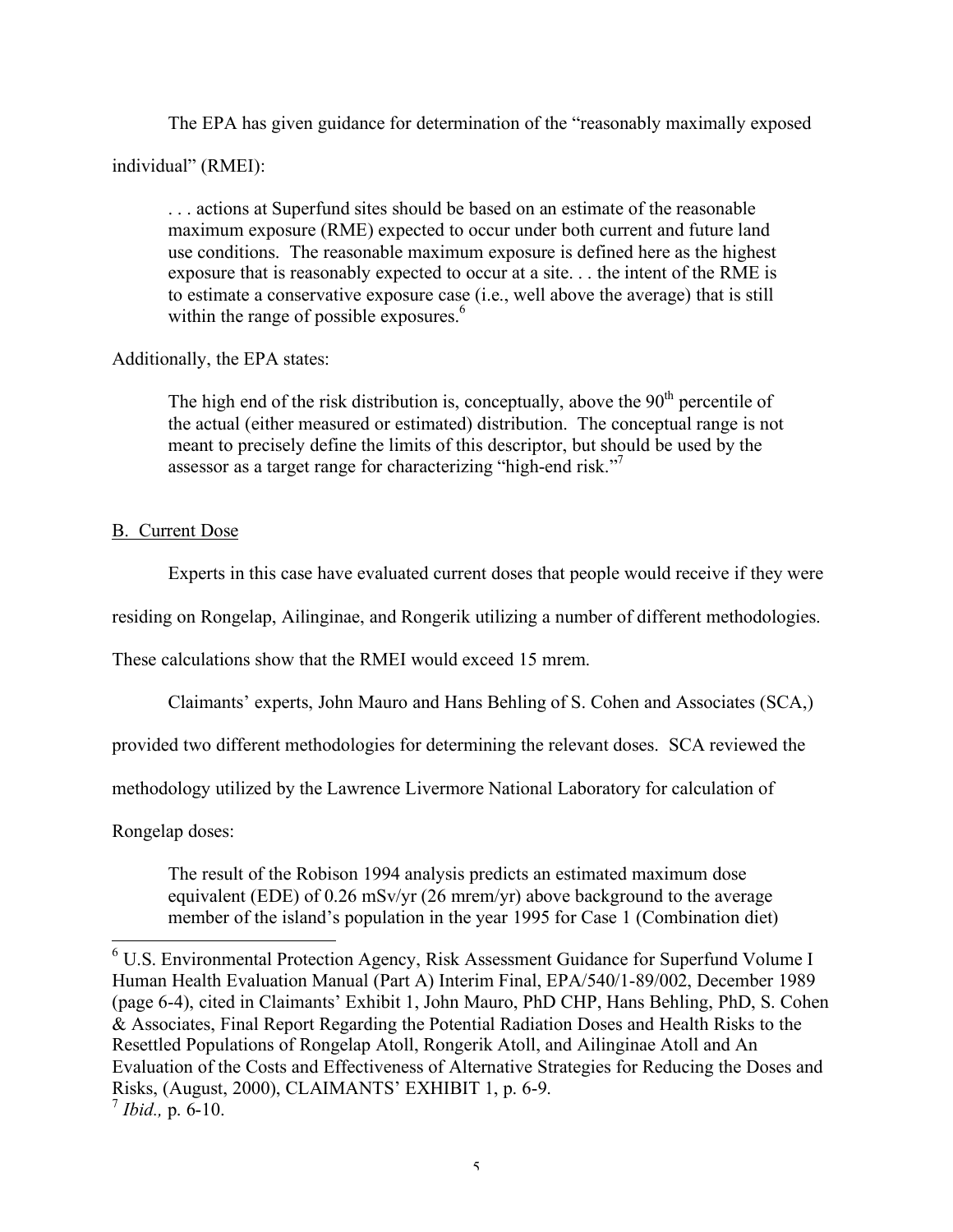an .048 mSv per year (48 mrem/yr) for Case 2 (local diet). In both cases, 11 mrem is from external exposure and the remainder is from food ingestion. $8$ 

In addition, SCA cites the work of Simon (1997), which found annual doses based on a 75% local diet range from an average of 28 mrem to a high end of 174 mrem.<sup>9</sup> Using EPA guidelines for assessing the RMEI, SCA determined there were two significant variables, diet and high end contamination locations:

Two independent sets of modeling assumptions are required in order to determine the high-end doses and health risks attributable to the RME individual:

- The diet and living habits of the RME individual (which we refer to as the "exposure" scenarios)

- The radionuclide concentrations in the environment and in the food items at the high-end locations on each of the islands (which we refer to as the "source" scenarios.) $^{10}$ 

SCA analyzed doses using four different diets for the Rongelap people, two

"combination" diets which consisted of local and imported foods, and two "local-only" diets, which consisted entirely of foods from Rongelap. The Tribunal determined in *Enewetak* that a local foods only diet was appropriate for determination of the reasonably maximally exposed individual.<sup>11</sup> In evaluating the effect of high-end radionuclide concentrations on dose for a local foods only diet, SCA determined that doses for Rongelap range from about 100 to 220

mrem/year.<sup>12</sup>

SCA also performed this analysis for high end doses for Rongerik and Ailinginae Atolls.

In the case of Rongerik Atoll, Cs-137 concentrations and doses are significantly lower than those

on the islands of Rongelap, and in the case of Ailinginae Atoll, the doses are the lowest of all

 <sup>8</sup> *Ibid*., p. 6-1.

<sup>9</sup> *Ibid,.* page 6-8.

<sup>10</sup> *Ibid.,* p. 6-10.

<sup>&</sup>lt;sup>11</sup> *Enewetak*, p. 18.<br><sup>12</sup> CLAIMANTS' EXHIBIT 1, 6-25.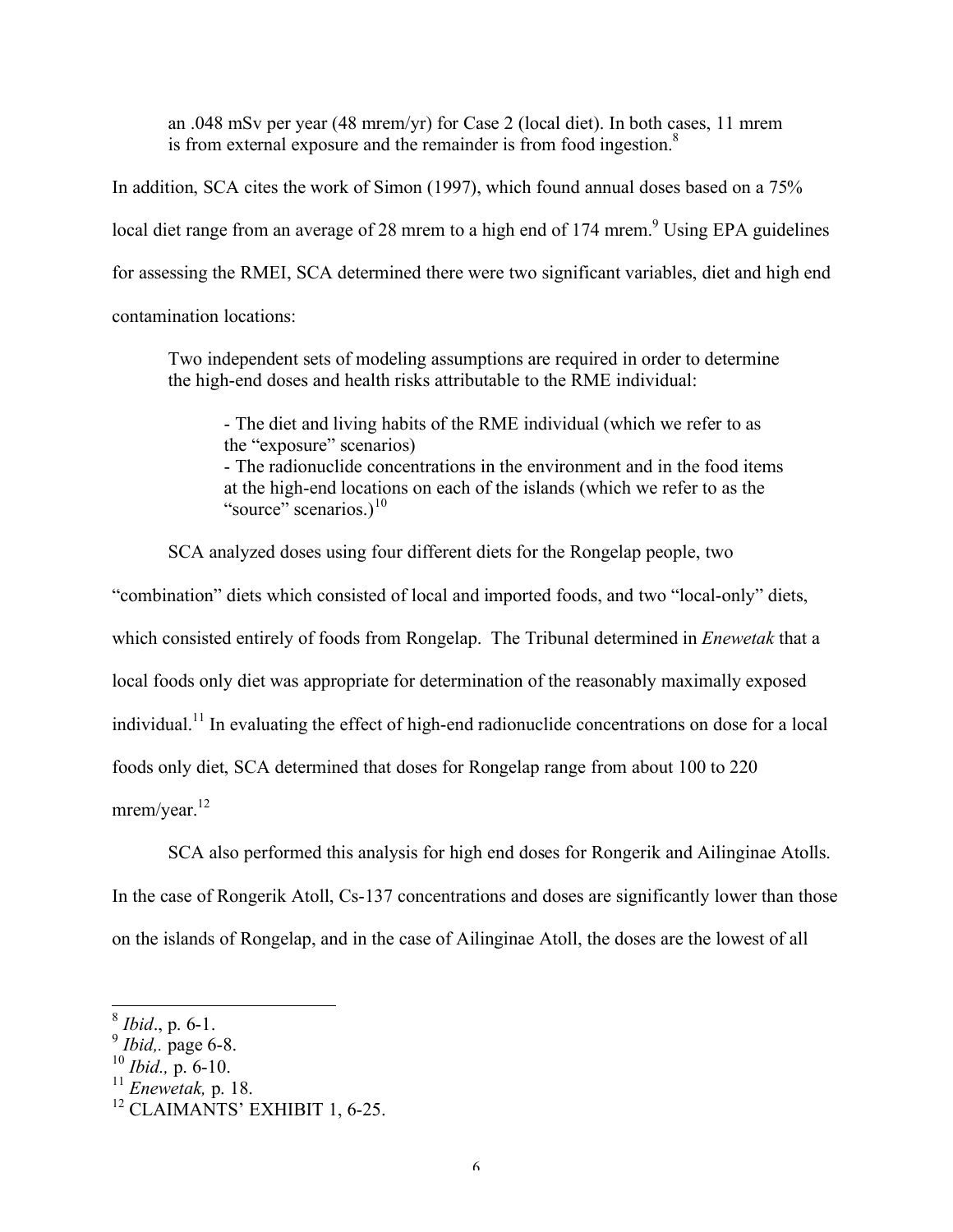three atolls, where most of the islands are close to or below the 15 mrem EDE cleanup criterion. 13

The Defender of the Fund retained M.H. Chew and Associates Inc. as its expert to provide an analysis of doses for the people of Rongelap and of various remediation strategies. Although the Chew Report found that doses were sufficient to require remediation, it placed great emphasis on a dietary model of 75% local food, and 25% imported food in calculating doses. <sup>14</sup> As noted *supra,* the Tribunal determined in *Enewetak* that a local foods only diet was appropriate for determination of the reasonably maximally exposed individual.

#### C. Remediation Strategies and Costs

All experts agreed that some remediation strategy would be necessary for the eventual full resettlement of Rongelap, Rongerik and Ailinginae Atolls in order to safely support future residents.

SCA considered several remediation strategies for the clean up of Rongelap, Rongerik and Ailinginae Atolls. Those strategies consisted of Soil Removal; Soil Treatment with Potassium/Fertilizer; Soil Washing, including In Situ Soil Washing; and Soil Immobilization with Zeolite and Phytoremediation and Plant Cropping.

The costs and effectiveness of these various strategies varied considerably with some methods exceeding \$1 billion. However, at the close of the Tribunal's hearing on restoration and remediation, Claimants' experts and the Defender of the Fund's expert filed a written Statement on September 22, 2000, agreeing as follows:

 <sup>13</sup> *Ibid.*, 6-38.

<sup>&</sup>lt;sup>14</sup> Dose Assessment and Remediation Alternatives Study in Support of Resettlement of Rongelap, Rongerik and Ailinginae Atolls, Republic of the Marshall Islands, August 18, 2000, M.H. Chew and Associates, Inc. DEFENDER'S EXHIBT A, at pp. 1-1 to 1-2.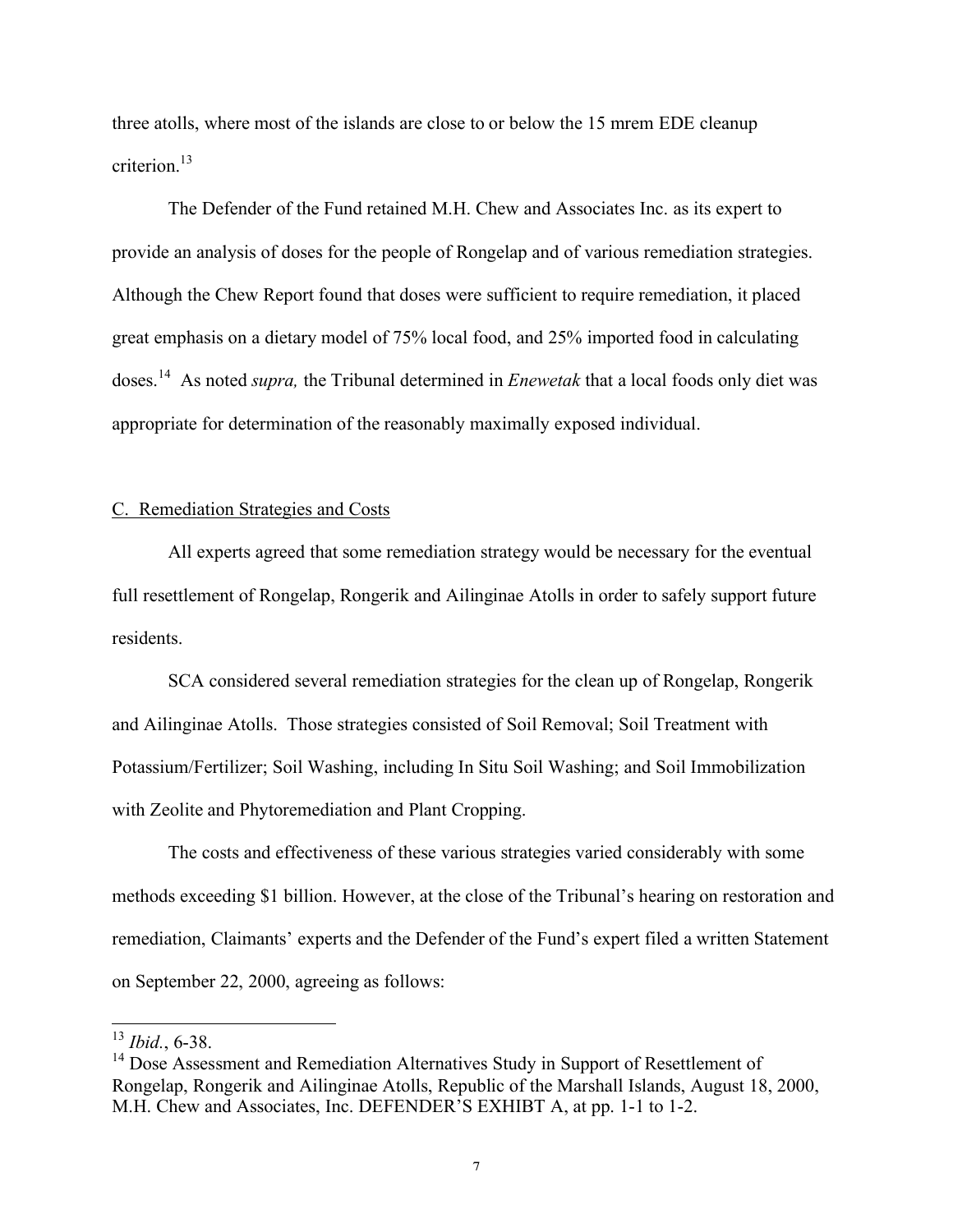Sanford Cohen and Associates (SC&A), who is the scientific expert witness team for claimants, and M.H. Chew and Associates, Inc. (CAI), who is the scientific team for Defender, have independently evaluated the remediation of the islands of Rongelap, Ailinginae and Rongerik Atolls. Both SC&A and CAI agree that a preferred remediation strategy that will be effective in achieving a cleanup goal of 15 mrem/yr to the high end individual consists of the application of potassium, supplemented by soil removal and replacement, as required and as defined by SC&A's case number 3 and CAI's report to the Tribunal. The preferred method for disposal of contaminated soil is by means of an oceanside stabilized berm or equivalent. Both SC&A and CAI agree that the cost for this strategy would be about \$212 million. The cost of this strategy may be adjusted in accordance with any finding by the Nuclear Claims Tribunal that the acreage is greater or lesser than assumed in the analysis performed by SC&A and CAI.

Accordingly, the Tribunal awards the amount of \$212,000,000 for remediation and

restoration of Rongelap and Rongerik Atolls. The sum of \$193,950,000 is allocated for clean up

and restoration of Rongelap Atoll, with the balance of \$18,050,000 allocated for such purposes

to Rongerik Atoll.<sup>15</sup>

### **III. Loss of Use.**

 $\overline{a}$ 

The people of Rongelap are entitled to damages for the period of time their use of their

property was impaired as a result of radioactive contamination from the nuclear testing program.

### A. Application of 15 mrem standard to property damages

The Tribunal's determination that exposures to individuals exceeding 15 mrem/year above background are unsafe and thus interfere with claimants' use of their property is guided by U.S. precedent. Under the Comprehensive Environmental Response, Compensation, and Liability Act of 1980 (CERCLA), cleanup remedies are required to "at a minimum. . . assure protection of human health and the environment." CERCLA §121(d)(1). The U.S.

<sup>15</sup> ALLOCATION OF CLEANUP AND RESTORATION COSTS, September 28, 2006, page 11.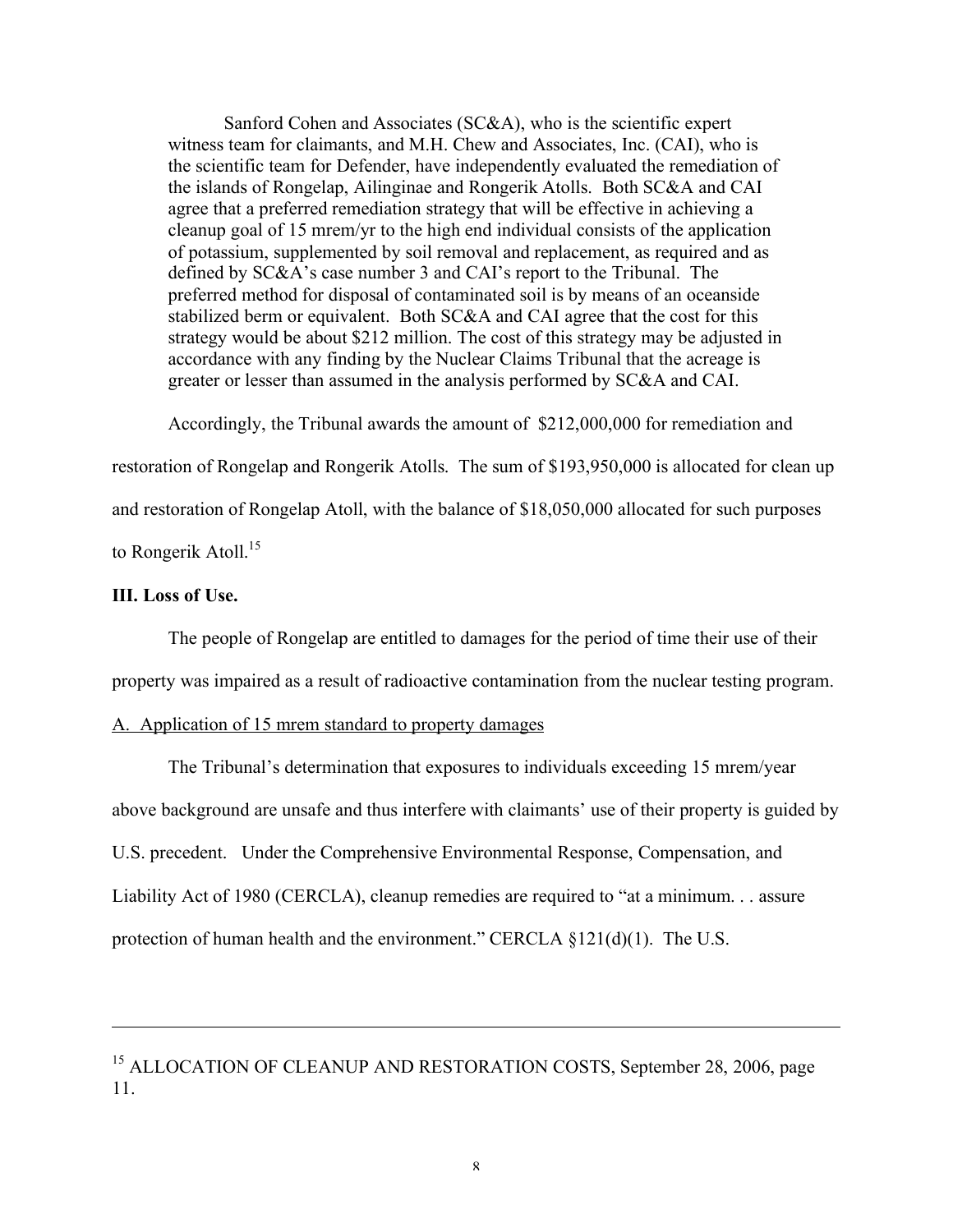Environmental Protection Agency implemented this statutory mandate through the National Oil and Hazardous Substances Pollution Contingency Plan (NCP.) EPA states:

The NCP provides that, for carcinogens, preliminary remediation goals should generally be set at levels that represent an upper-bound lifetime cancer risk to an individual of between  $10^{-4}$  to  $10^{-6}$ . 40 CFR § 300.430(e)(2) (I)(A)(1). This regulatory level was set based on EPA's conclusion that the CERCLA protectiveness mandate is complied with "when the amount of exposure is reduced so that the risk posed by contaminants is very small, i.e., at an acceptable level. EPA's risk range of  $10^{-4}$  to  $10^{-6}$  represents EPA's opinion on what are generally acceptable levels." 55 Fed. Reg. at 8716 (March 8, 1990). EPA's adoption of this risk range was sustained in judicial review of the NCP. State of Ohio v. EPA, 997 F.2d 1520, 1533 (D.C. Cir. 1993)16

This risk, furthermore, is not an average risk, but rather is "based on the reasonable maximum exposure for an individual."17 For radioactively contaminated sites, 15 millirem per year (mrem/yr) effective dose equivalent (EDE) should generally be the maximum dose limit for humans. This level equates to approximately  $3 \times 10^{-4}$  increased lifetime risk and is consistent with levels generally considered protective in other governmental actions, particularly regulations and guidance developed by EPA in other radiation control programs.<sup>18</sup>

This 15 mrem/year limit was adopted by the Tribunal as the applicable standard for determination of contamination of the Utrik lands for the purpose of assessing loss or damage to property in its January 30, 2004 MEMORANDUM DECISION AND ORDER in the *Utrik* claim, NCT No. 23-06103. The Tribunal determined in *Utrik*: "In light of the levels of contamination of the subject lands, the Tribunal finds such lands were unmarketable for their

<sup>16</sup> U.S. Environmental Protection Agency, *Establishment of Cleanup Levels for CERCLA Sites with Radioactive Contamination,* OSWER No. 9200.4-18, Attachment B, August 20, 1997, p. 3.

<sup>17</sup> OSWER No. 9200.4-18, p. 4.

<sup>18</sup> *Ibid*., p. 5.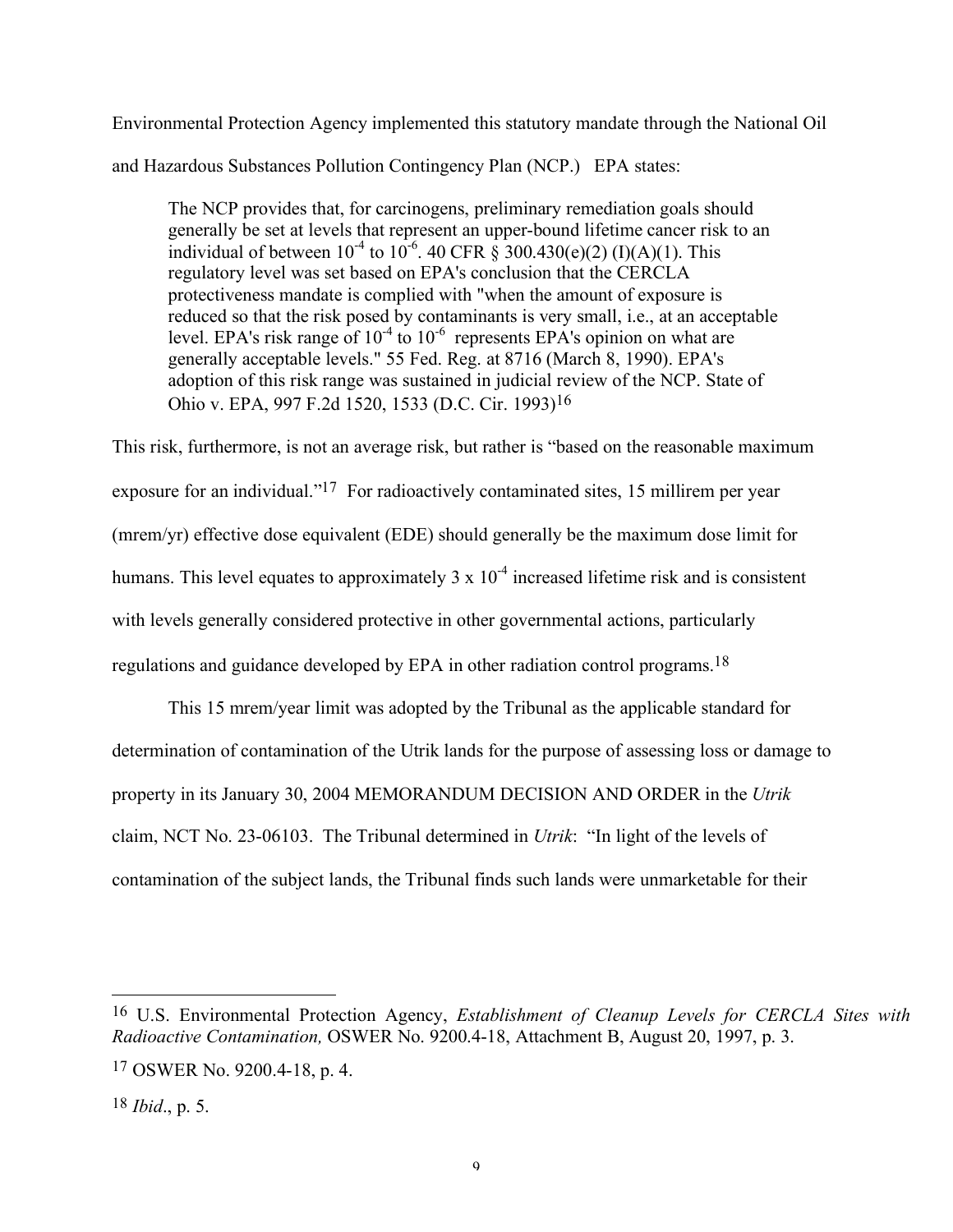intended use for the period of time at issue here."<sup>19</sup> The subject properties in this claim were contaminated substantially in excess of those in *Utrik*.

The Tribunal finds that the lands of Rongelap, Rongerik and Ailinginae were contaminated so as to result in exposures in excess of 15 mrem/year to the reasonably maximally exposed individual for the relevant periods of this claim. As discussed above in the restoration and remediation section, current doses to the RMEI would substantially exceed 15 mrem for most islands within the three atolls.

#### B. Joint Appraisal Report

The Public Advocate and Defender of the Fund filed a STIPULATION in these claims in advance of their experts conducting a joint appraisal on the loss of use of property on April 7, 2000, which stipulated as to periods of denied use as follows:

| Rongerik   | February 26 to the present                            |
|------------|-------------------------------------------------------|
| Rongelap   | May, 1946 to August 1946 and March 1, 1954 to present |
| Ailinginae | May, 1946 to August 1946 and March 1, 1954 to present |

The STIPULATION also provided that "the Public Advocate and Defender of the Fund shall instruct their respective appraisers to consider both the fact of occupation of the subject land by claimants and the alterations to their lands resulting from the nuclear weapons testing program as well as any restrictions on the use of the lands by claimants in the opinion of the appraisers regarding establishment of a loss of use value for the three atolls".

The Public Advocate and Defender of the Fund submitted a Joint Appraisal<sup>20</sup> in December 2000, containing loss of use estimates for Rongelap, Rongerik, and Ailinginae Atolls.

 <sup>19</sup> *In the Matter of the People of Utrik*, NCT 23-06103, MEMORADUM OF DECISION AND ORDER, filed January 30, 2004, p. 19.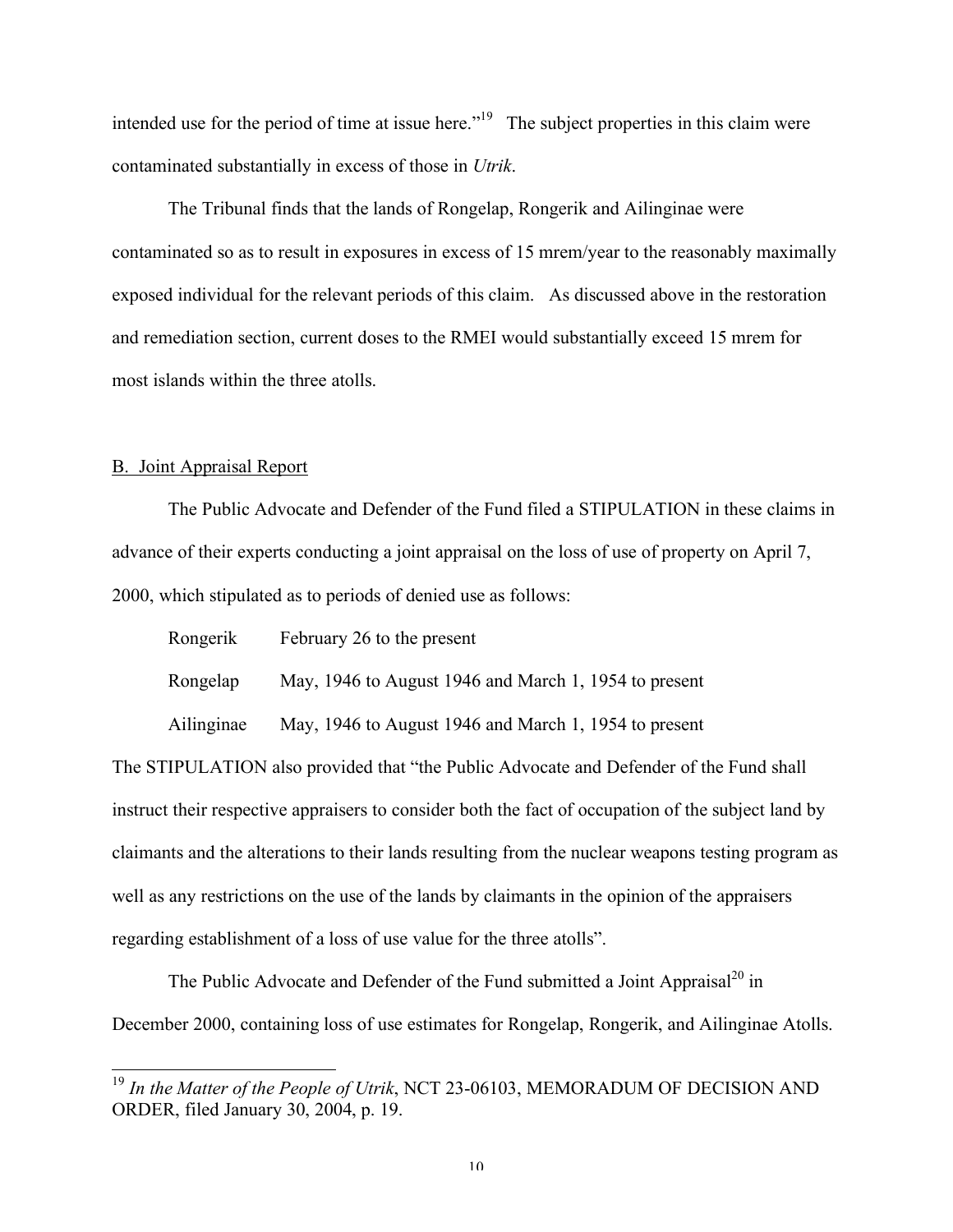The Joint Appraisal utilized two methodologies in the analysis. The first methodology, referred to as Methodology A, is similar to that employed in the *Enewetak* and *Bikini* claims, and relies in paert on "government use" values.<sup>21</sup> Methodology B consisted of an analysis based on a residential/agricultural highest and best use. Although the appraisal experts referred to government use values as being substantially similar to the methodology employed in *Enewetak* and *Bikini,* the expert appraisers in those claims characterized the highest and best use for the properties as residential/agricultural, and not government use.

The experts utilized two versions of Methodology A. The first version consisted of market rent conclusions based on a statistical model of land transactions through 1979, with 1980 through 2000 market rents based on the official government rate with five-year rent reviews.<sup>22</sup> The second version consisted of market rent conclusions based on a statistical model for the period from 1946 to 2000. In Version 1, the expert appraisers concluded a loss of use value for the three atolls of \$840,000,000. In Version 2, the loss of use value conclusion was \$790,000,000. The appraisers considered both versions to be "reliable indicators of loss in use in value" and concluded that the loss of use value under Methodology A was \$815,000,000 (the average of the two versions) as of the date of their report. $^{23}$ 

Methodology B consisted of a residential/agricultural use approach utilizing criteria contained in CERCLA and Superfund Acts. This analysis considered issues such a damage to natural resources; damage to real or personal property; subsistence use, revenues, and profits and earning capacities.<sup>24</sup> In rejecting this approach, the appraisers stated:

<sup>20</sup> Appraisal & Damage Analysis Loss in Use, Rongelap, Rongerik and Ailinginae Atolls, Marshall Islands, Captain Company, Bell Anderson & Saunders LLC, Yamaguchi and Yamaguchi, Inc., LOU CLAIMANTS EXHIBIT 1 and DEFENDER'S EXHIBIT B ("Joint Appraisal"), filed December 7, 2000 ("Joint Appraisal"). <sup>21</sup> *Ibid.,* pp. 3-4.

<sup>22</sup> *Ibid.,* p.42.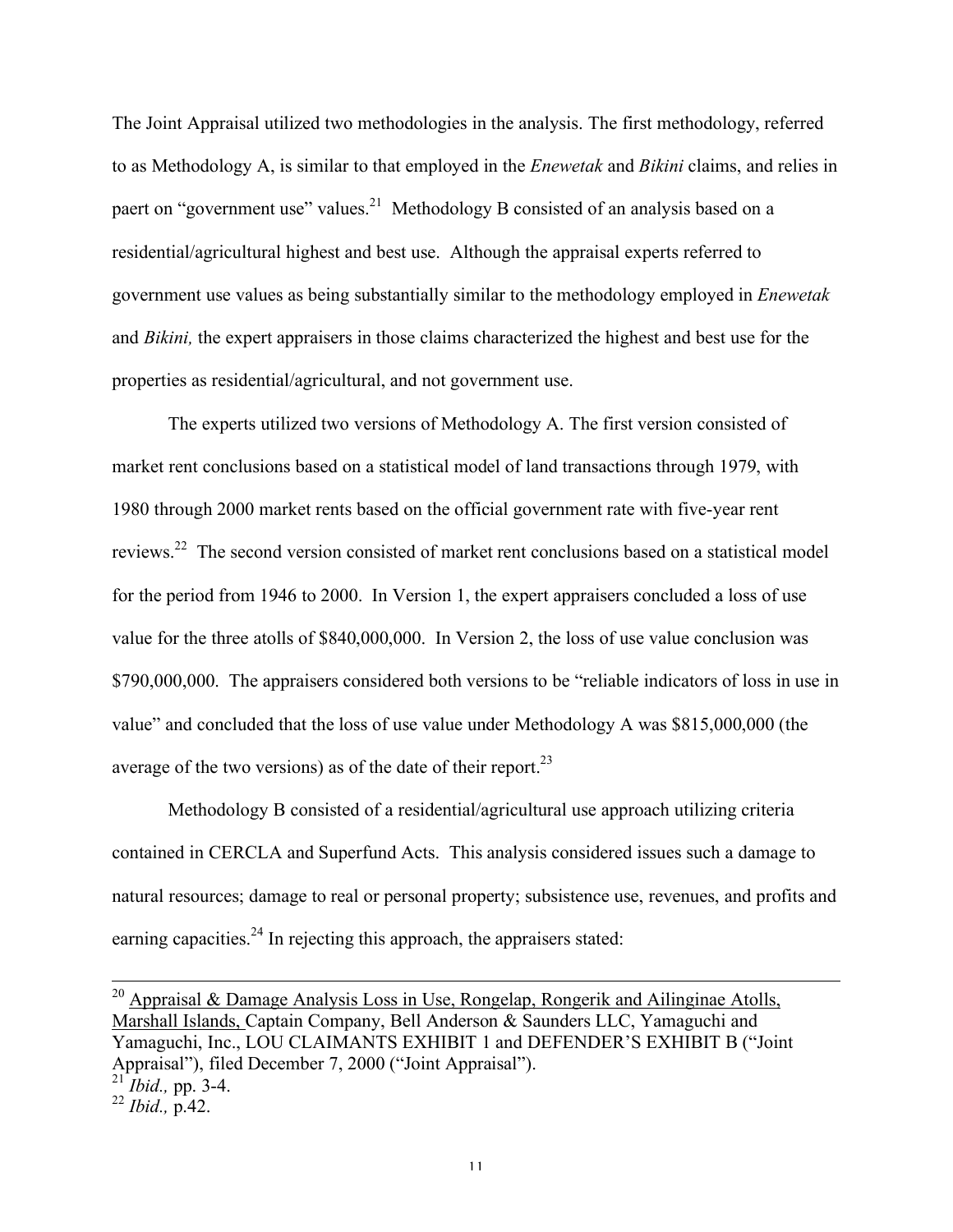Based upon a review of these four types of damages provided under CERCLA, a residential-agricultural use does not represent the highest and best use of the land, as the values derived from a governmental land use approach are higher. Indeed the actual use of the land was for government uses, which further justifies this approach in the final analysis. $^{24}$ 

#### C. Highest and Best Use

The Tribunal had determined in each of the preceding class action property actions that the highest and best use for the subject properties was a residential/agricultural use. Nevertheless, Claimants' and the Defender of the Fund's appraisal experts have argued that the highest and best use for the Rongelap lands is a governmental/military use. The 2000 Joint Appraisal notes: "It is impossible to ignore the strong arguments presented under the two possible highest and best use conclusions." <sup>25</sup> The appraisers acknowledged:

Support for the residential/agricultural highest and best use conclusion is primarily based on ignoring the nuclear weapons testing program and focusing on the uses which the inhabitants would have logically put the islands. Such a perspective may be appropriate if strict U.S. condemnation-style laws are followed. However, the Nuclear Claims Tribunal has directed that strict condemnation-style law not be utilized and that all alternative approaches be utilized  $^{26}$ 

While the Tribunal noted in the *Enewetak* case that Tribunal property claims are not condemnation proceedings, in part because there is no governmental party, it went on to state that constitutional "principles of just compensation, to the extent that they aid in a determination of what is necessary to make claimants whole, may be referenced by this Tribunal where appropriate.<sup> $27$ </sup> Whatever the source of the supposed direction not to utilize strict condemnation law is perceived to be, the Tribunal has consistently determined a residential/agricultural highest

 $^{23}$ *Ibid.*<br> $^{24}$ *Ibid.*, p. 51.

<sup>&</sup>lt;sup>25</sup> Joint Appraisal, p. 28.<br><sup>26</sup> Joint Appraisal, p. 27.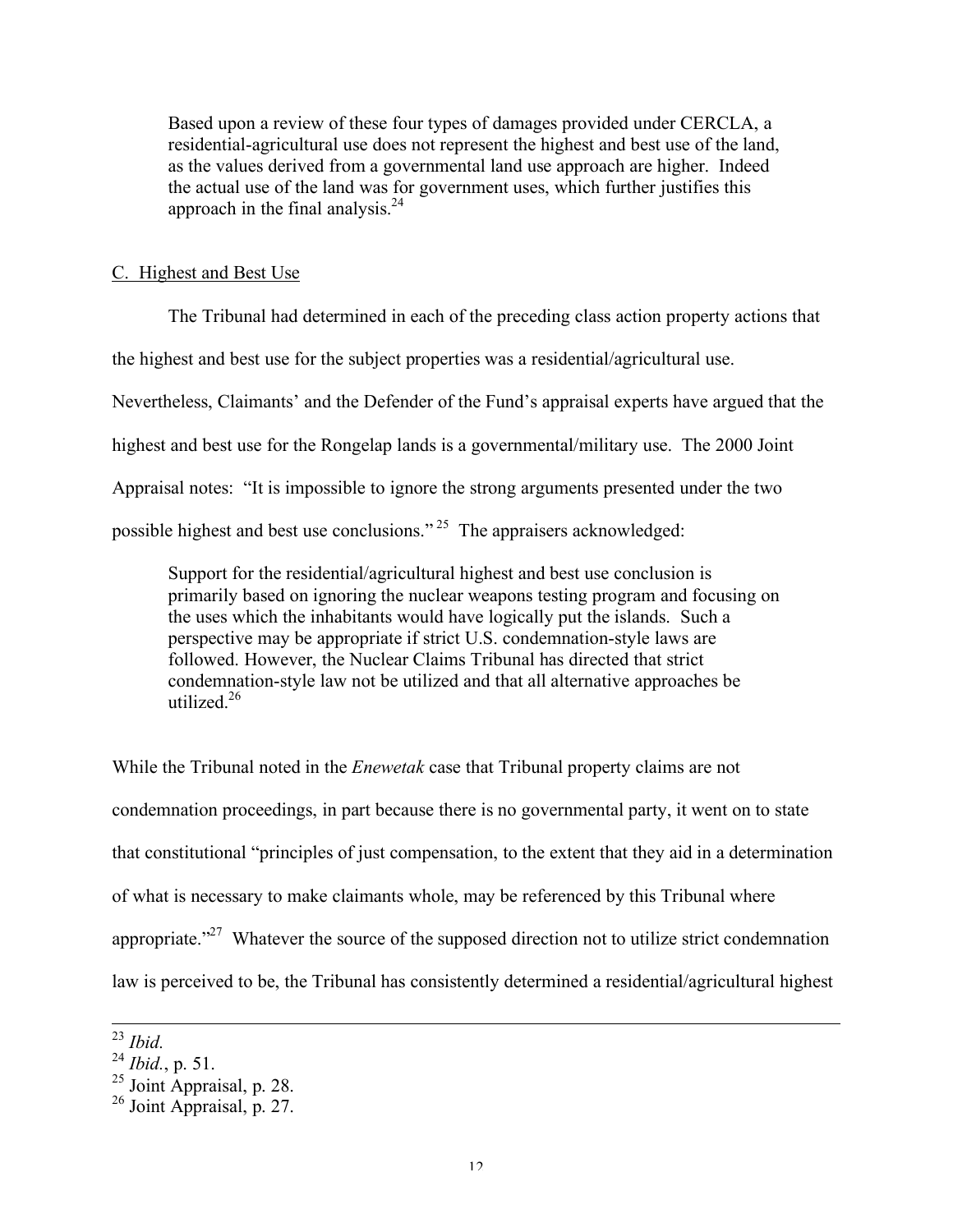and best use in the three preceding property loss cases, including circumstances where a more compelling case could be made of governmental/military highest and best use (Enewetak and Bikini, where the government actually occupied and made use of the atolls for governmental purposes.) As the Tribunal determined in *Utrik*:

The Tribunal finds the arguments in favor of a residential/agricultural highest and best use to be persuasive. The fact of contamination from the nuclear testing at a remote site did not convert Utrik to a governmental use. It continued to be used by the people of Utrik, albeit in impaired state, for the same residential and agricultural purposes for which it had been traditionally used. The purpose of compensation is to place the injured party in as good a position as the party would have been in the absence of the injury. In the absence of the contamination by the nuclear testing program, the use of the Utrik lands would be for residential and agricultural purposes. To assume a higher economic use based upon the injury itself, would not further the goal of compensation, but would rather result in a windfall to the injured party. $28$ 

The Tribunal further declared in *Utrik*: "The subject Utrik properties are not distinguished from

the Enewetak and Bikini lands in relevant past, current and anticipated future use."<sup>29</sup> The

Tribunal finds similarly in this case, that the highest and best use of the subject properties is a

residential/agricultural one.

# D. Effect of Highest and Best Use Determination on Valuation

In the cases decided to date by the Tribunal, the differentiation between residential/

agricultural and governmental/military highest and best use in rural areas has had little practical

effect in terms of valuation of the properties. In *Utrik*, the Tribunal stated:

In any case, the question of governmental versus residential/agricultural highest and best use is largely irrelevant for the purposes of valuation. Both reports agree

<sup>27</sup> *Enewetak*, p. 4. <sup>28</sup> *In the Matter of the People of Utrik*, NCT 23-06103, MEMORADUM OF DECISION AND ORDER, filed December 15, 2006, p. 22.

<sup>29</sup> *Ibid.*, p. 21.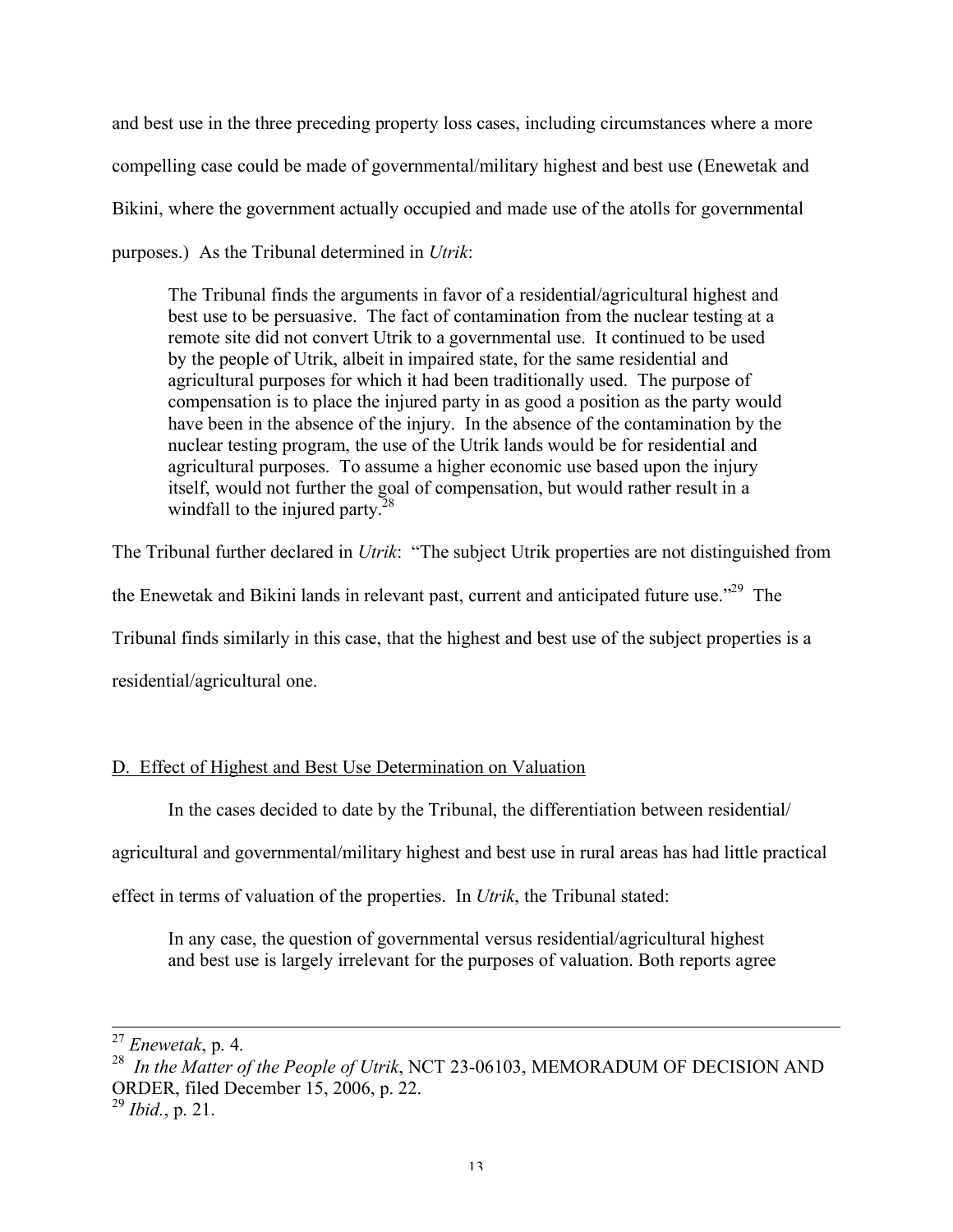in large part that transactional values for either governmental or residential/ agricultural uses are similar in rural areas of the Marshall Islands.<sup>30</sup>

This is consistent with the Tribunal's findings in *Enewetak* and *Bikini*. To be consistent with the

methodologies utilized for calculating residential/agricultural highest and best use values in

previous cases, a combination of appropriate government and private transactions should be

included in the database. The database of the Joint Report government use calculations

substantially mimics that utilized in residential/agricultural calculations in

*Enewetak/Bikini/Utrik*. As noted in the Joint Report itself: "Methodology A is similar to

analyses completed for Bikini and Enewetak Atolls loss in use appraisal report."<sup>31</sup>

Consequently, the Tribunal finds that methodology forms an appropriate basis for determination

of lost use values in this case.<sup>32</sup>

## E. Effect of Occupancy

Subsequent to the hearing on the Joint Report, an issue arose in respect to the instructions

given to the appraisers in preparing that report, and the Stipulation of the Public Advocate and

 $^{30}$  *Ibid.*, p. 23.<br> $^{31}$  Joint Report, p. 3.

 $32$  Claimants' experts for consequential damages have asserted lost use values assessed by the appraisers are incomplete in that they fail to address "Natural resource damage and loss of lagoon, reef heads, clam beds, reef fisheries, turtle and bird nesting grounds" (CLAIMANTS' EXHIBIT C-1, p. 102) as well as "Cultural resource damage and loss of access to family cemeteries, burial sites of iroij, sacred sites and sanctuaries, and morjinkot land." To the extent the Tribunal has adopted the land valuation analysis utilized in previous cases, this analysis explicitly includes these values. See, e.g., claimants' appraisal reports in the Bikini, Enewetak and Utrik cases which all include language to the effect that "recognizing that traditional property rights are usually designated by wetos, which generally run across an island from the ocean to the lagoon and convey fishing and gathering rights in the adjacent reef shelf, the rent estimates in this report include the use value of the adjoining reef, lagoon and ocean." (*Enewetak*, Claimants' Exhibit 1, Defender's Exhibit A, p. 17; *Bikini*, Claimants' Exhibit 1, p. 18; *Utrik*, Claimants' Exhibit 30, p. 9) These appraisals also determined that in the outer islands, value was not dependent on use, so the values related to cultural uses are likewise included in these values.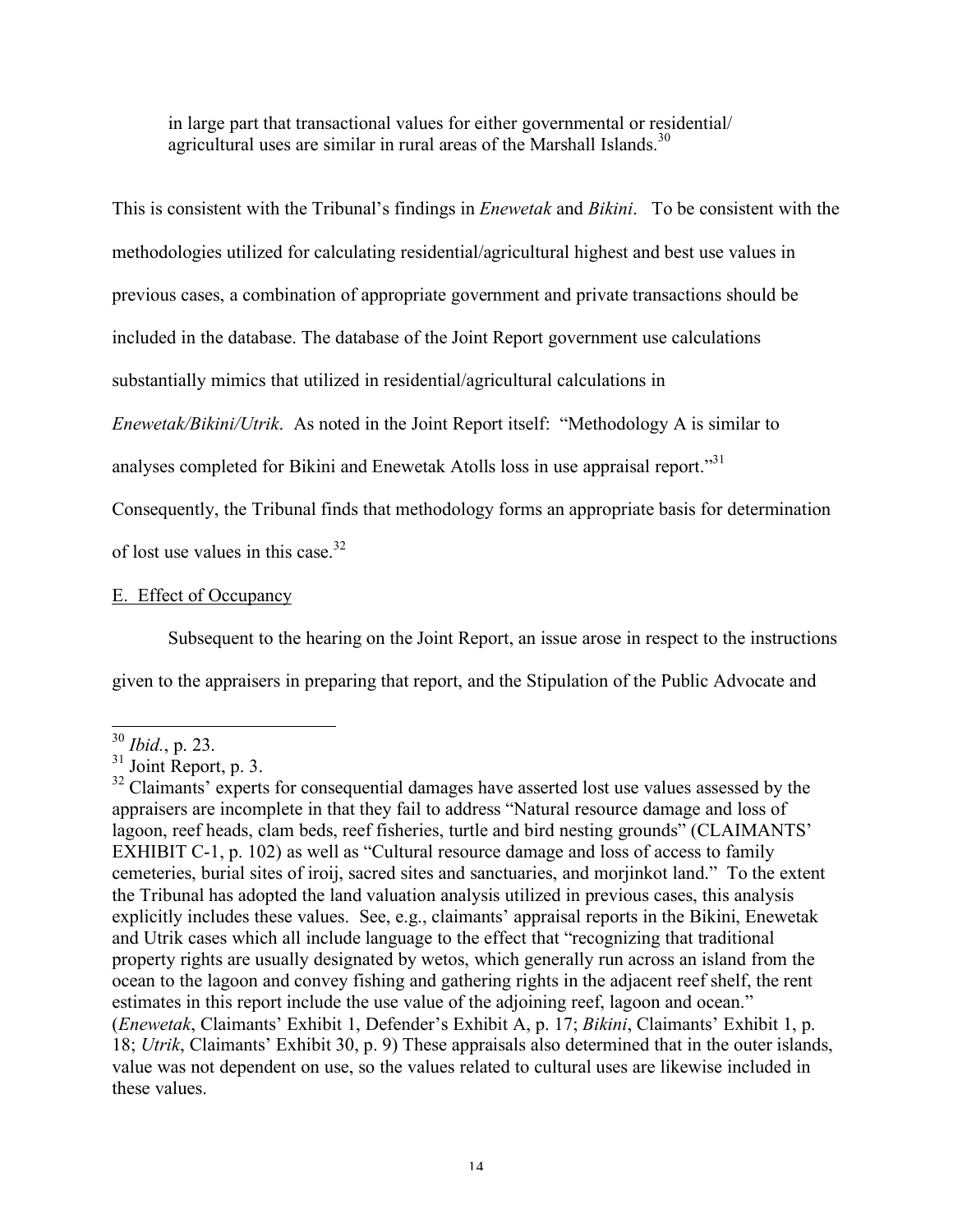Defender of the Fund with respect to periods of lost use. The Joint Report states: "It is noted that the appraisers are aware that the subject property was occupied by claimants during a portion of the stipulated periods of lost use. Based on client instructions, we have not considered the temporary occupation for lost use value purposes herein."<sup>33</sup> Nonetheless, the parties had stipulated that the fact of occupation was to be considered. This resulted in a protracted process of determining how the fact of occupancy on contaminated lands should be taken in account in determining lost use, an issue that did not exist for the most part in the *Enewetak* and *Bikini* claims.

This conundrum was finally resolved in the *Utrik* case where the same issue was present,

given the Utrik people's occupancy on contaminated land after the Bravo detonation. In *Utrik*,

the Tribunal determined that the applicable radiation protection standard of 15 mrem should

control in determining when Claimants have been denied use of their land:

In determining the applicable standard for evaluation of what loss the Claimants suffered, the Tribunal will not ignore a half century of scientific knowledge and policy development. In the Tribunal's personal injury program, compensation is not made on the basis of outdated science. It has not been suggested that the damage to Utrik lands should be considered on the basis of contemporaneous knowledge of exposures to the people of Utrik. Rather, considerable effort has been expended to retrospectively determine exposures. In like manner, current standards, which are based on the current level of scientific knowledge, should be applied. To apply less stringent historical standards invites the question, "if the land is contaminated now, how could it not have been contaminated in the past when exposure levels resulting from the contamination were even higher?" As a result, the Tribunal believes that the 15 mrem standard as adopted by the Tribunal in its December 21, 1998 MEMORANDUM OF DECISION AND ORDER should be the applicable standard for determination of contamination of the Utrik lands for the purpose of determining loss or damage to property and it is so ORDERED. 34

 <sup>33</sup> Joint Report, p. 2.

<sup>34</sup> *In the Matter of the People of Utrik*, MEMORANDUM DECISION AND ORDER of January 30, 2004, pp. 7-8.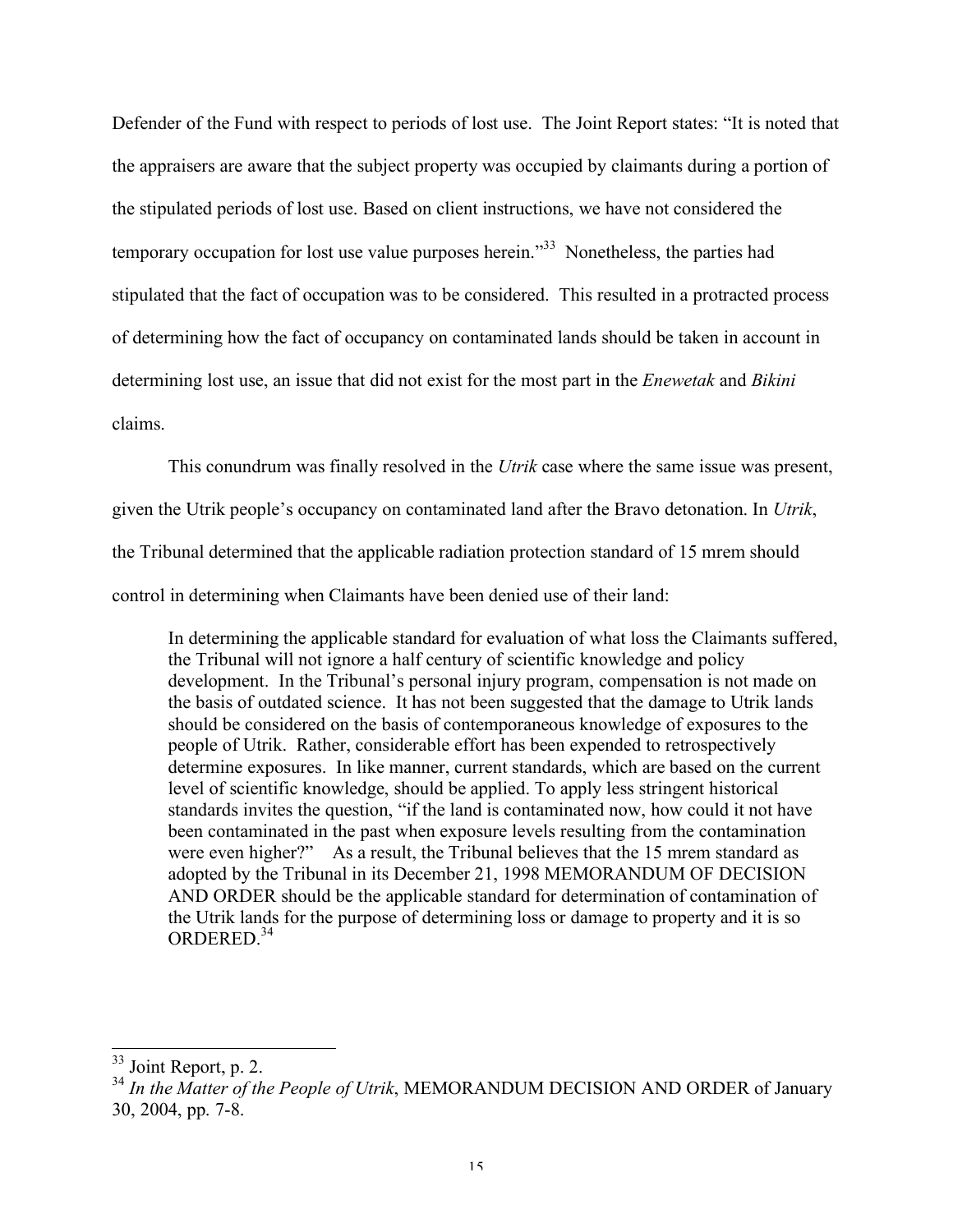The Tribunal adopted the 15 mrem standard for purposes of determining period of denied use in these claims in its DECISION AND ORDER of April 4, 2004.

The Defender of the Fund's appraiser has suggested that the "historic physical occupancy of the subject property allowed the residents to benefit from habitation and activity on the land."<sup>35</sup> Mr. Captain suggests such benefit should be calculated with reference to historical regulatory dose limits, with an adjustment to the loss of use values for such periods as the reasonably maximally exposed individual doses were below the historical limit. In finding that lands contaminated above the 15 mrem limit are unmarketable, the Tribunal has addressed that argument. The Defender may not circumvent the Tribunal's ruling in that issue by characterizing the valuation based on historic radiological standards, rather than the 15 mrem standard, as an "offset." The Tribunal recognized in *Utrik* that contaminated properties could have value in use despite their unmarketability, as evidenced by economic benefits derived from copra production. No evidence in relation to such economic benefits was introduced in this claim and consequently the Tribunal is unable to adjust the award on that basis.

### F. Joint Supplemental Appraisal Report

A Supplemental Appraisal Report was filed by the Public Advocate and Defender of the Fund on September 28, 2006.<sup>36</sup> This report updated the Joint Report filed with the Tribunal on December 2000; refined the original report's analysis; and applied items of prior compensation to the loss of use calculations. The Tribunal has determined that the Joint Report Methodology A provides an appropriate basis for calculation of lost use in this case. The Supplemental Appraisal Report, utilizing Methodology A with some refinements, concluded with loss of use calculations through the year 2000, the date of the initial appraisal, based on a total land area for all three atolls (3,166.9 acres) as follows:

Rongelap Atoll  $$460,000,000$  less \$66,000,000 of prior compensation = \$294,000,000

 $\frac{35}{36}$  Supplemental Appraisal Report, filed September 28, 2006, p. 10.  $\frac{36}{36}$  Ibid.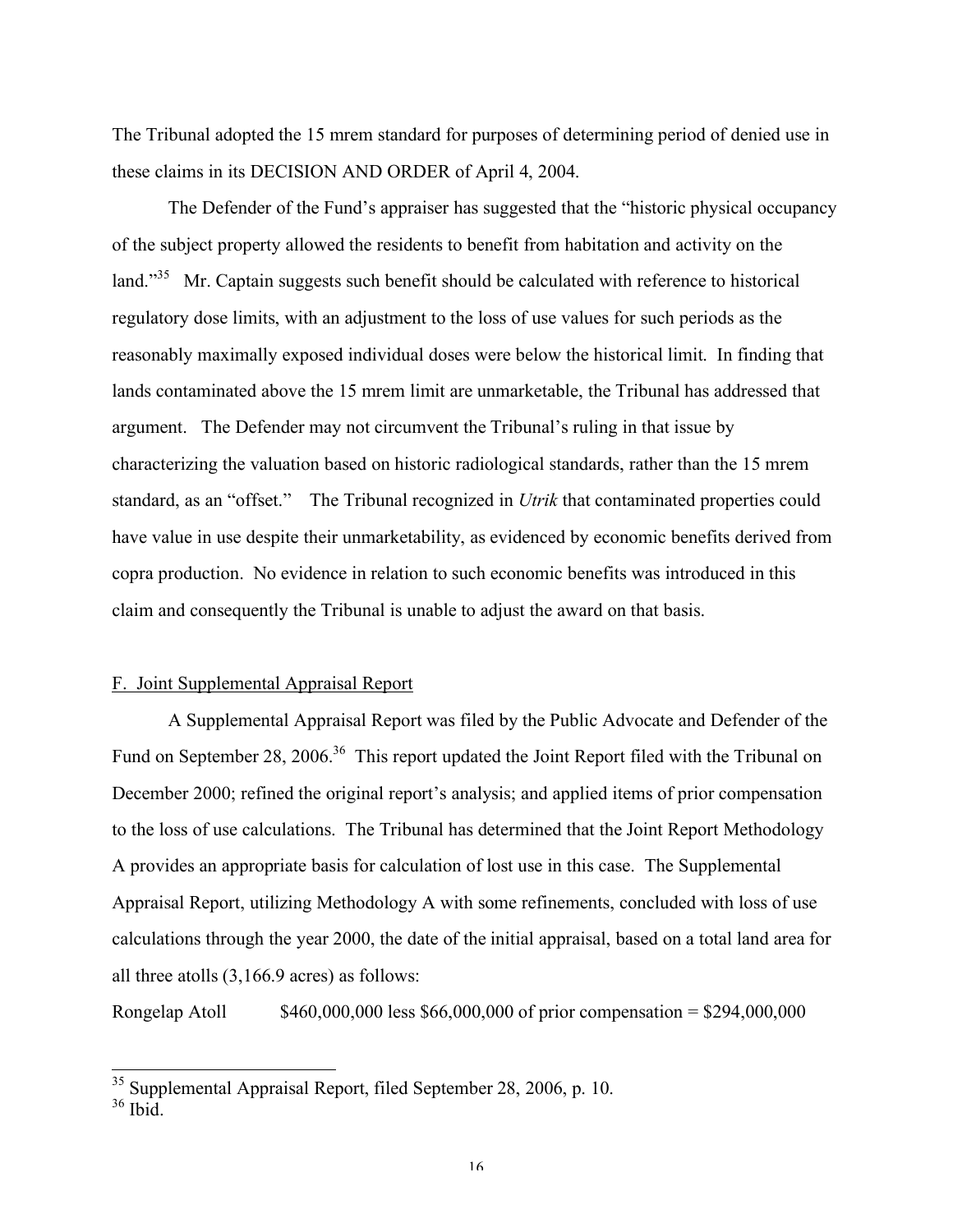Rongerik Atoll \$115,000,000 Ailinginae Atoll \$180,000,000

## G. Future loss of use

Claimants are also due an amount for future loss of use from 2000, the date of the initial joint appraisal. On May 24, 2006, the parties filed a STIPULATION<sup>37</sup> relating to property affected by radiation for the purpose of determining future lost use. This STIPULATION was based on the calculations of the parties' experts of the anticipated time it would take for the affected lands to reach a safe, habitable level based upon the effective half-life of the primary contaminating agent, Cs-137. The Defender of the Fund's expert, utilizing recent reports relating to the effective and environmental half life of Cs-137, calculated a total of 61,334 acre-years of contaminated lands. Claimants' expert reviewed these same reports and tested the results against results from a methodology utilizing whole body counting results of the Rongelap people and concluded a total of 81,188 acre-years. In the STIPULATION the parties acknowledged that "both of the scientific calculations are estimates which reflect reasonable differences in assumptions relating to the effective half-life of Cesium-137" and consequently "agreed to resolve the issue of future radiological conditions on the subject properties by taking the average of the scientists' calculations during the agreed upon period, a total equaling 71,261 acre-years (15,204 acre-years for Rongelap Islands, 37,406 for the other islands in Rongelap Atoll, 5,158 for Ailinginae and 13,493 for Rongerik)."<sup>38</sup> The calculations were based upon a determination of acres per year that exceeded the Tribunal's 15 mrem standard. As the lands became safe as a result of decay and environmental depletion, annual acreages were adjusted accordingly. The Tribunal finds this STIPULATION to be reasonable and accepts the stipulated acreages for calculation of future lost use.

 $^{37}$  STIPULATION TO SCIENTIFIC ANALYSIS OF RADIOLOGICAL CONDITIONS FOR USE BY APPRAISAL EXPERTS IN VALUING FUTURE LOSS OF USE, filed May 24, 2006. <sup>38</sup> *Ibid.*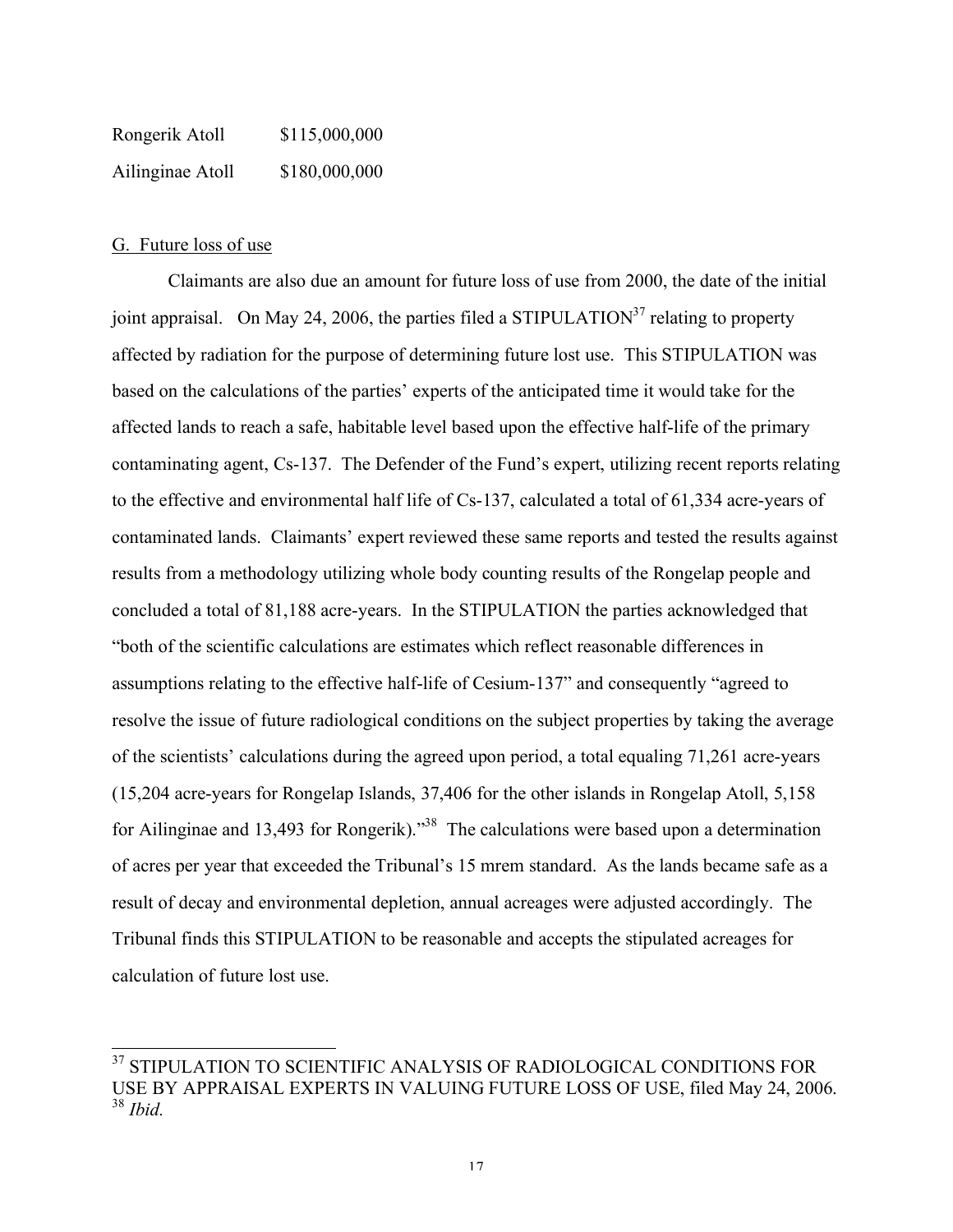The joint Supplemental Appraisal Report included calculation of future lost use<sup>39</sup> based upon the STIPULATION and upon the methodology approved by the Tribunal for past lost use. Based upon this calculation, the Tribunal finds the damage to the affected properties for future use is as follows:

| Rongelap Atoll   | \$72,000,000 less \$2,500,000 of prior compensation = \$69,500,000 |
|------------------|--------------------------------------------------------------------|
| Rongerik Atoll   | \$19,000,000                                                       |
| Ailinginae Atoll | \$7,000,000                                                        |

#### H. Award for Loss of Use

Accordingly, Claimants are awarded a total of \$784,500,000 for past and future lost value of their lands, as set out above, as a result of the Nuclear Testing Program.

### **IV Consequential Damages**

#### A. Legal Framework

The people of Rongelap have requested compensation for damages that were a consequence of the harm to their property arising out of the Nuclear Testing Program. In *Utrik*, the Tribunal reviewed the basis for compensation for such damages. The Tribunal referred to §929 of the Restatement (Second) Torts, Harm to Land from Past Invasions that provides for compensation for "discomfort and annoyance." The Tribunal recognized the scope of such damages as provided in *Ayers v. Township of Jackson*, 525 A.2d 289 (Sup. Ct. N.J. 1987) where plaintiffs' water supply had been contaminated by toxic chemicals, included damages for emotional distress, deterioration in the quality of life, and medical monitoring.

The Tribunal also recapitulated its approach to quantification of these damages through assessing an annual amount for each affected person for the period of hardship based upon the

 <sup>39</sup> Supplemental Appraisal Report, p. 15.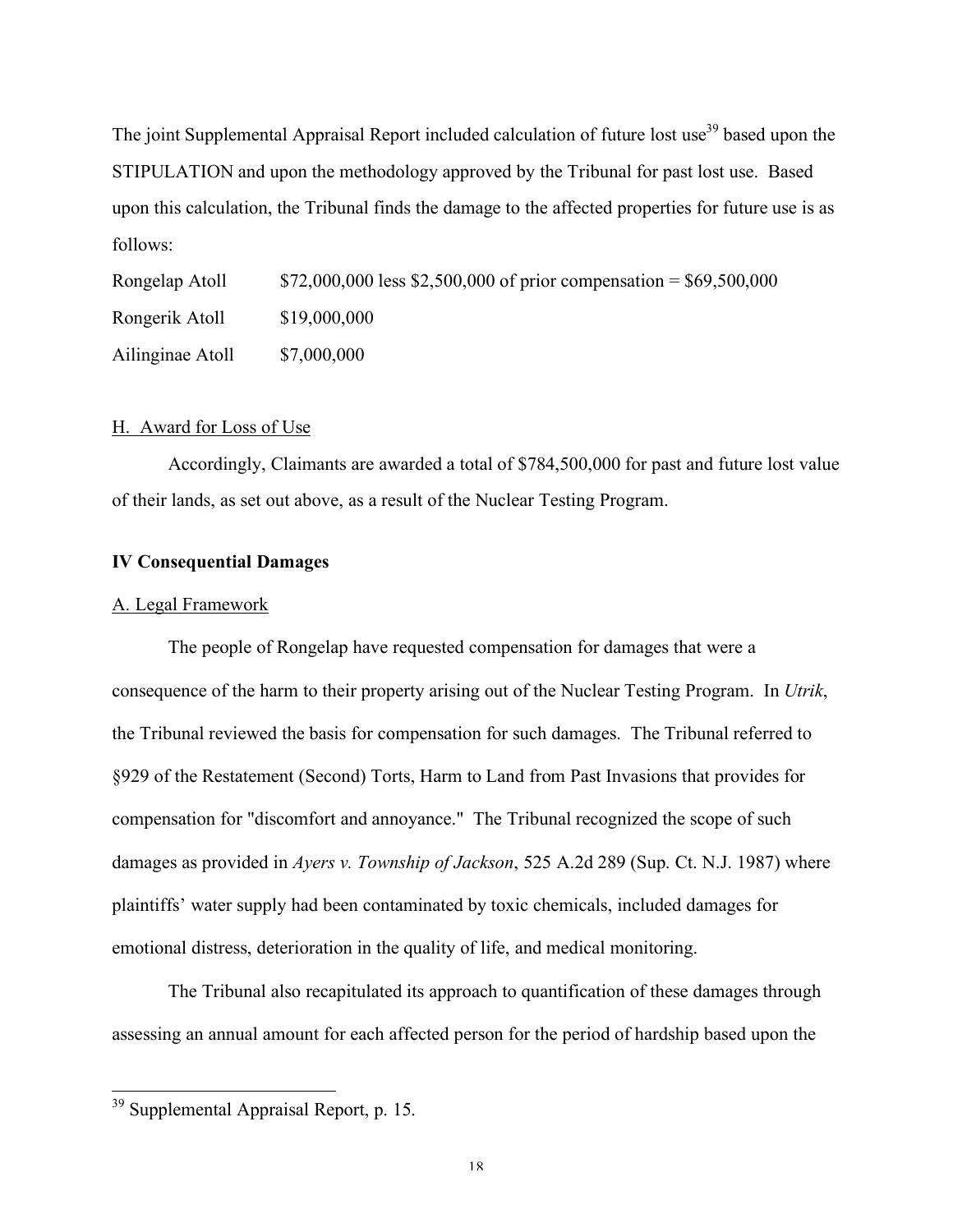relative severity of the hardship. The Tribunal noted that in *Bikini* and *Enewetak* where consequential damages were awarded, physical hardship was only one aspect of the consequential damages suffered by claimants.

## B. Structure of analysis of consequential damages

At the close of the hearing on consequential damages in this case in November 2001, the Tribunal requested counsel for Claimants and the Defender of the Fund to submit post-hearing briefs on the issue of consequential damages, setting out relevant legal precedent and monetizing the specific consequential damages claimed. In these post-hearing briefs, the parties structured their positions in a manner largely consistent with the Tribunal's approach established in

## *Enewetak* and *Bikini*.

Claimants, in their BRIEF IN SUPPORT OF CLAIMANTS' CLAIM FOR DAMAGES $^{40}$ (hereafter CLAIMANTS' BRIEF), set out six areas they assert warrant an award for consequential damages.<sup>41</sup> While the Defender opposed some of these and calculated others

<sup>&</sup>lt;sup>40</sup> Filed February 12, 2002.<br><sup>41</sup> Claimants' experts have suggested consequential damages also include "3) The consequential damages to this and future generations produced by the loss of access to and ability to use a healthy ecosystem. 4) Consequential damages include problems resulting from the inability to interact in a healthy land and seascape in ways that allow the transmission of knowledge and the ability to sustain a healthy way of life." (CLAIMANTS' EXHIBIT C-1, p. 102.) These areas are not included in CLAIMANTS' BRIEF. The Tribunal notes, however, that these are similar to claimants' assertion in *Enewetak* that restoration costs should include infrastructure necessary to return them to the self-sufficiency they enjoyed prior to the nuclear testing program forced their evacuation from Enewetak. The Tribunal determined "The economic values inherent in the request for claimants' resettlement costs are addressed through the award for loss of use." Cases cited by claimants' experts called for consequential damages did not include loss of use damages in the nature of those awarded here. The Tribunal believes the loss of use award made in this case adequately addresses the claim of the people of Rongelap for the referenced loss of way of life damages.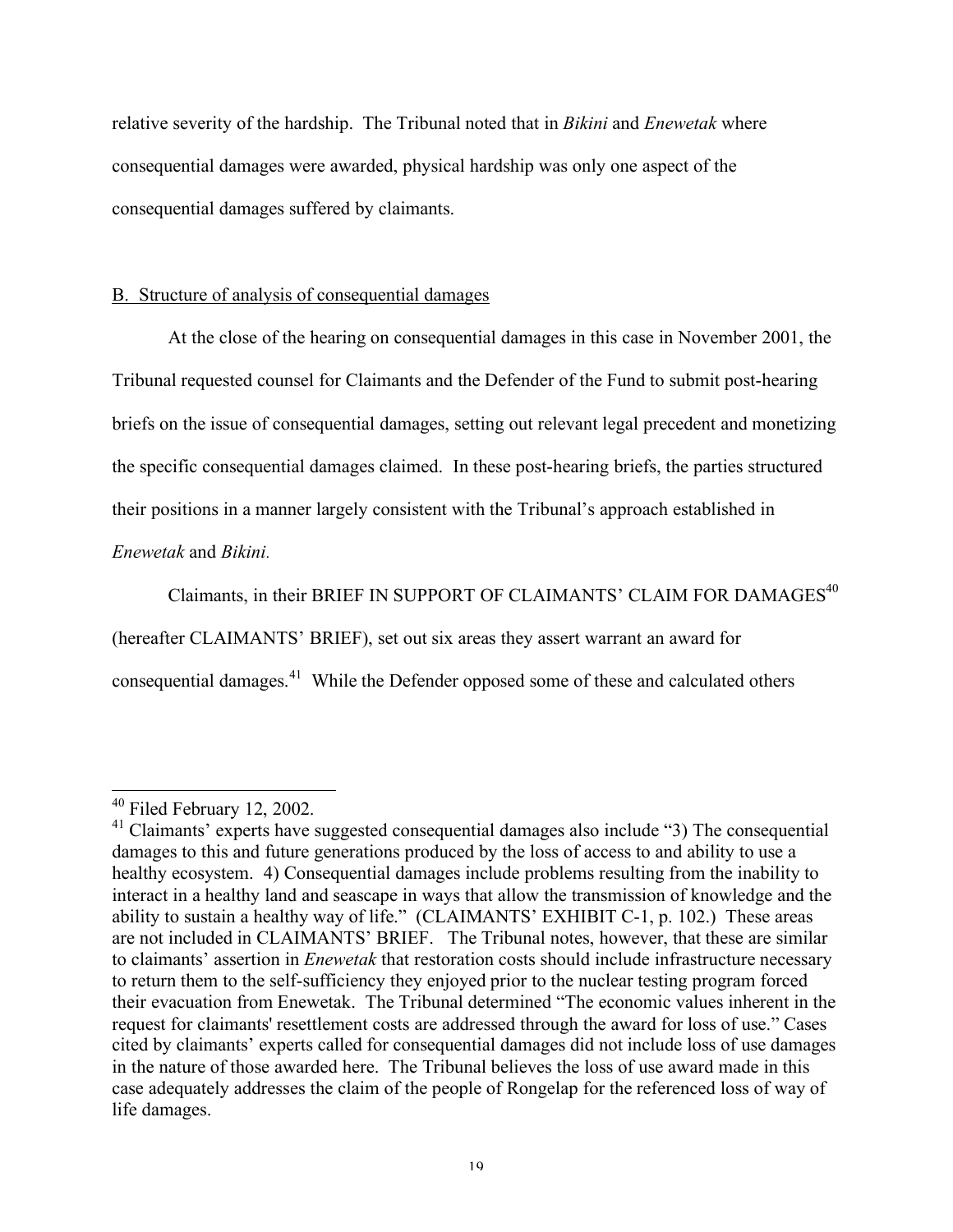differently than Claimants,<sup>42</sup> these six categories provide a useful means of addressing Claimants' claim. In all but one instance, these areas reflect specific periods of time: May to August 1946 (evacuation to Lae Atoll), March 4, 1954 to June 1954 (evacuation to Kwajalein Atoll), June 1954 - 1957 (relocation to Ejit Island), 1957 - 1985 (return to Rongelap), and 1985 - 1990 (evacuation to Mejatto.) Additionally, as a separate category of damage, Claimants request compensation for being the subjects of human experimentation.

### 1. Evacuation to Lae

 $\overline{a}$ 

During the testing of the Able and Baker devices on Bikini Atoll, 108 people of Rongelap were evacuated by the United States from their homeland to Lae Atoll for three months, beginning in May 1946 until August of that year. During their stay on Lae, the people suffered from inadequate food and water and a lowered quality of life. Almira Matayoshi stated: "We were sad when we left Rongelap because we had no idea what we were going to face when we got to Lae. We ran out of food on Lae. There was rice, but nothing to go with it."43 Isao Eknilang reported:

It was difficult because we lived in tents for several months. We had no privacy, and many aspects of Marshallese custom were broken, particularly those relating to adults changing their clothes or trying to leave to go to the bathroom in front of children of the opposite sex…

Another custom that people began to violate for the first time I remember was not sharing food with people. The Navy gave some food to us Rongelapese, but it was not adequate. I remember a fist-fight that broke out over whether or not to share our food resources. Some people thought we had to share our food with the people of Lae and Wotho, and others thought we shouldn't because the resources were inadequate for everyone. I remember being stunned that adults

<sup>42</sup> DEFENDER OF THE FUND REPLY BRIEF TO CLAIMANTS POST-HEARING BRIEF ADDRESSING ISSUES RELATED TO CONSEQUENTIAL DAMAGES (hereafter DEFENDER'S BRIEF.) 43 CLAIMANTS' EXHIBIT C-1, p. XX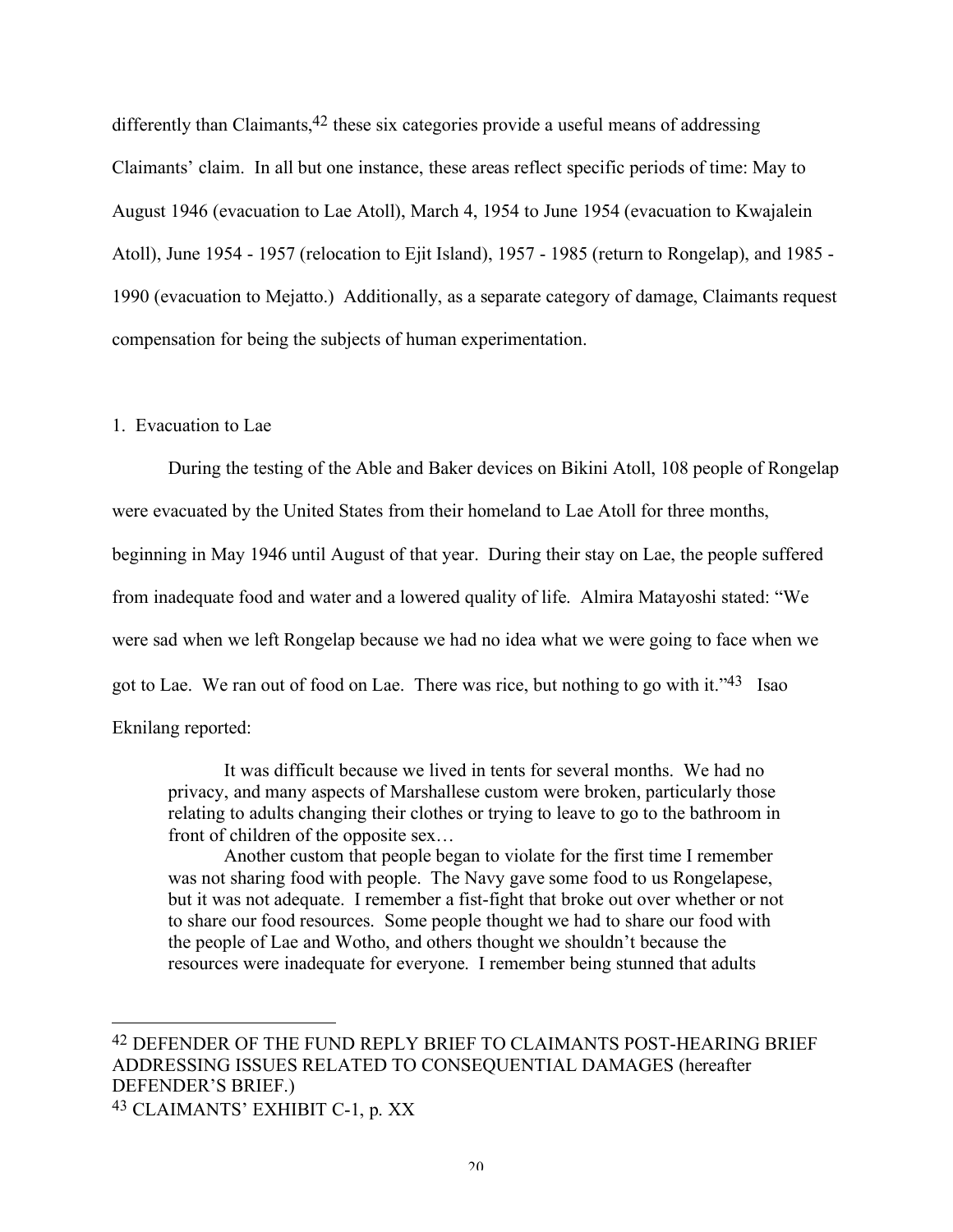would fight over this. In addition to food, there was not enough water for everyone, and the Navy didn't bring in water supplies when we asked.<sup>44</sup>

Claimants and Defender agree on the time period (three months) and number of people (108) but disagree on the level of compensation appropriate to this period, Claimants arguing for the higher level of \$4,500, Defender for the lower level of \$3,000. In this instance, the Tribunal believes the appropriate level is \$3,000 in light of the relative severity of the conditions, for compensation in the amount of \$81,000.

### 2. Evacuation to Kwajalein

The next period of concern is March 4, 1954 to June 1954, when the people of Rongelap were evacuated from Rongelap to Kwajalein as a result of the contamination of the people and their lands by fallout from the Bravo test, the largest nuclear device tested by the United States. While the Claimants in *Bikini* were awarded no compensation for their period of relocation to Kwajalein in light of the relative level of physical comfort while on Kwajalein, the experience of the Rongelap people was different as a result of their severe exposure to radioactive fallout. As noted by Claimants' experts:

Given the severity of illness the Rongelapese experienced immediately after Bravo, there was an urgent need to evacuate them from Rongelap, decontaminate them, and provide them with medical care. The Rongelapese had serious medical consequences from their exposure that required immediate attention. . . . 45

Despite the critical need for medical attention, the manner in which such care was provided resulted in significant emotional distress to the people.

One woman from Rongelap described the indignities the people were forced to endure:

<sup>44</sup> *Ibid.*, p. 13.

<sup>45</sup> *Ibid.*, p. 20.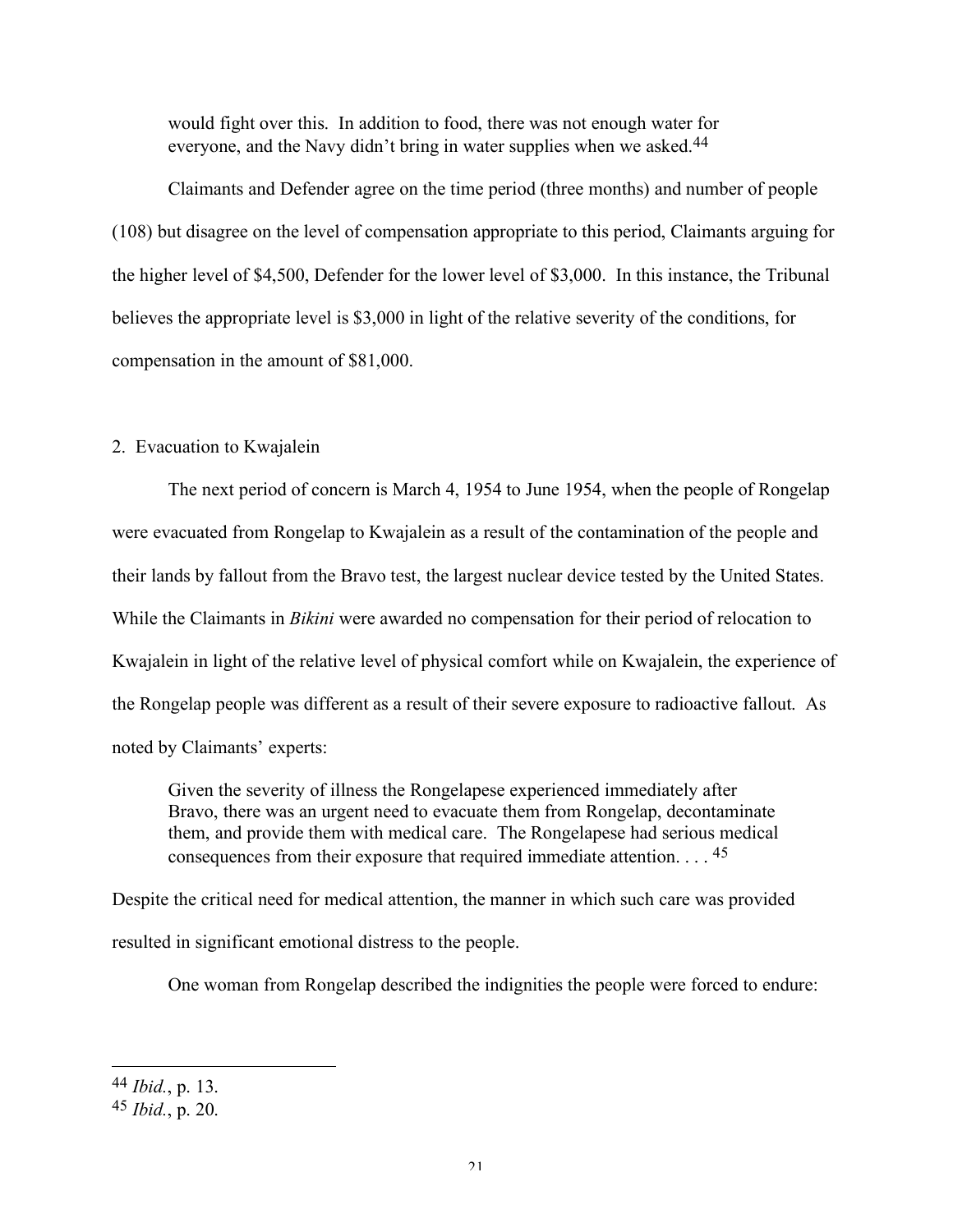I really cried when we were on Kwajalein. When it was time to decontaminate us, they gave us the men's underwear that the Navy men wore. The underwear was too small to cover us, and it was completely see-through when we got wet from the hose they sprayed us with. The water from the hose was so strong, too! [The male Rongelapese translator] . . . was translating and assisting the Navy, and saw us all standing there naked. We had tears pouring down our faces because we couldn't believe that our custom was being violated so badly. [The male translator] . . . was related to so many of the women, and it was like our culture was being ripped apart. 46

This distress continued for the three months the people of Rongelap stayed on Kwajalein.

Another woman from Rongelap stated:

In front of [the male Rongelapese translators] . . . , three times a day for three months, the Rongelapese women were told to undress and stand naked at the lagoon's edge. The women would cry from embarrassment and try to cover their genitals with their hands. U.S. Government officials, all men, ran Geiger counters up and down the bodies of the naked women both before and after they bathed in the lagoon. Frequently, the Geiger counters would start clicking wildly when taking readings from the hair on the women's heads and from their pubic hair. The U.S. Government workers would tell the women to soap their pubic hair again, in front of everyone, before a second reading. [The male translators] . . . tried to advert their eyes whenever possible but their presence by their naked mothers and sisters was mortifying. 47

In addition to the mortification suffered by the people of Rongelap, they were shunned by their

unexposed family members who had not been on Rongelap at the time of BRAVO. Almira

Matayoshi commented:

The two hardest things for us to talk about are the divisions in our families caused by the bomb, and what happened to our bodies. The Rongelapese who weren't exposed wouldn't admit they were Rongelapese. This was awful because we are family, and this is the worst kind of damage to have splits in the family.<sup>48</sup>

Isao Eknilang noted this division of families:

We were very isolated on Kwajalein. Our relatives on Ebeye were afraid of their own family members, they were afraid to visit us for fear they would get radiation from us. Even the Rongelapese who were not on Rongelap during Bravo became

<sup>46</sup> *Ibid.*, p. 21

<sup>47</sup> *Ibid.*, pp 21-22.

<sup>48</sup> CLAIMANTS' EXHIBIT C-1, p. 22.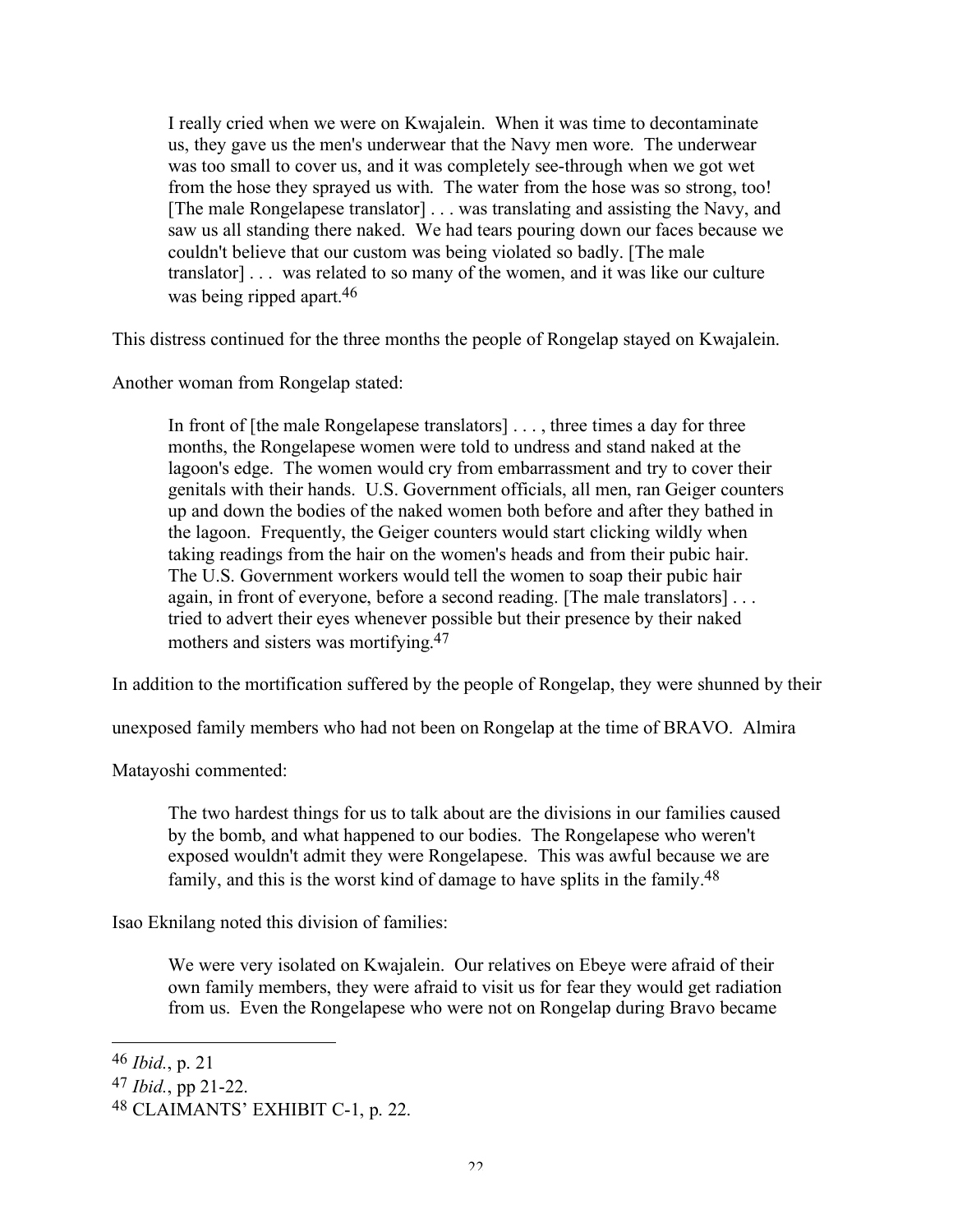embarrassed to be Rongelapese. They wouldn't want to admit they were Rongelapese. They were embarrassed because we were like monkeys. Our arrival on Kwajalein caused family divisions because family did not want to help us for fear of being exposed themselves.<sup>49</sup>

At the same time, while the people of Rongelap suffered these indignities, their physical needs were addressed adequately. One member of the community noted, "The people on Kwajalein, the Americans, helped us with clothes. On Kwajalein, we ate three times a day. We were treated well  $\cdot$  <sup>.</sup> <sup>50</sup>

Based upon the compensation structure established in its earlier cases, the Tribunal will award \$61,500 for this period, based upon an affected population of 82 and a period of 1/4 year and an annual value of \$3,000 per person.

# 3. Relocation to Ejit

In June 1954 the people of Rongelap were relocated to Ejit, an island in Majuro Atoll,

where they remained until 1957. Indicative of the hardships they suffered there was the report of

### Norio Kebenli:

When the community was on Kwajalein after Bravo, they were fed very well and didn't have to cook… Suddenly they were moved to Ejit with no cooking utensils or appliance… They used the cardboard boxes from the c-rations and k-rations to build (mon tutu) a separate place especially for the women, and to paper the walls of their shelters to prevent rain from seeping through. Houses were studio type and it was very hard.

On Ejit there was not enough water. The groundwater was bad for drinking. We went all over the island digging holes and trying to find good water, but there was none… It was while on Ejit that life started to get hard. There wasn't enough food; there was no breadfruit and no place to fish.<sup>51</sup>

<sup>49</sup> *Ibid.*, p. 22.

<sup>50</sup> *Ibid.*, p. 20.

<sup>51</sup> *Ibid.*, p. 25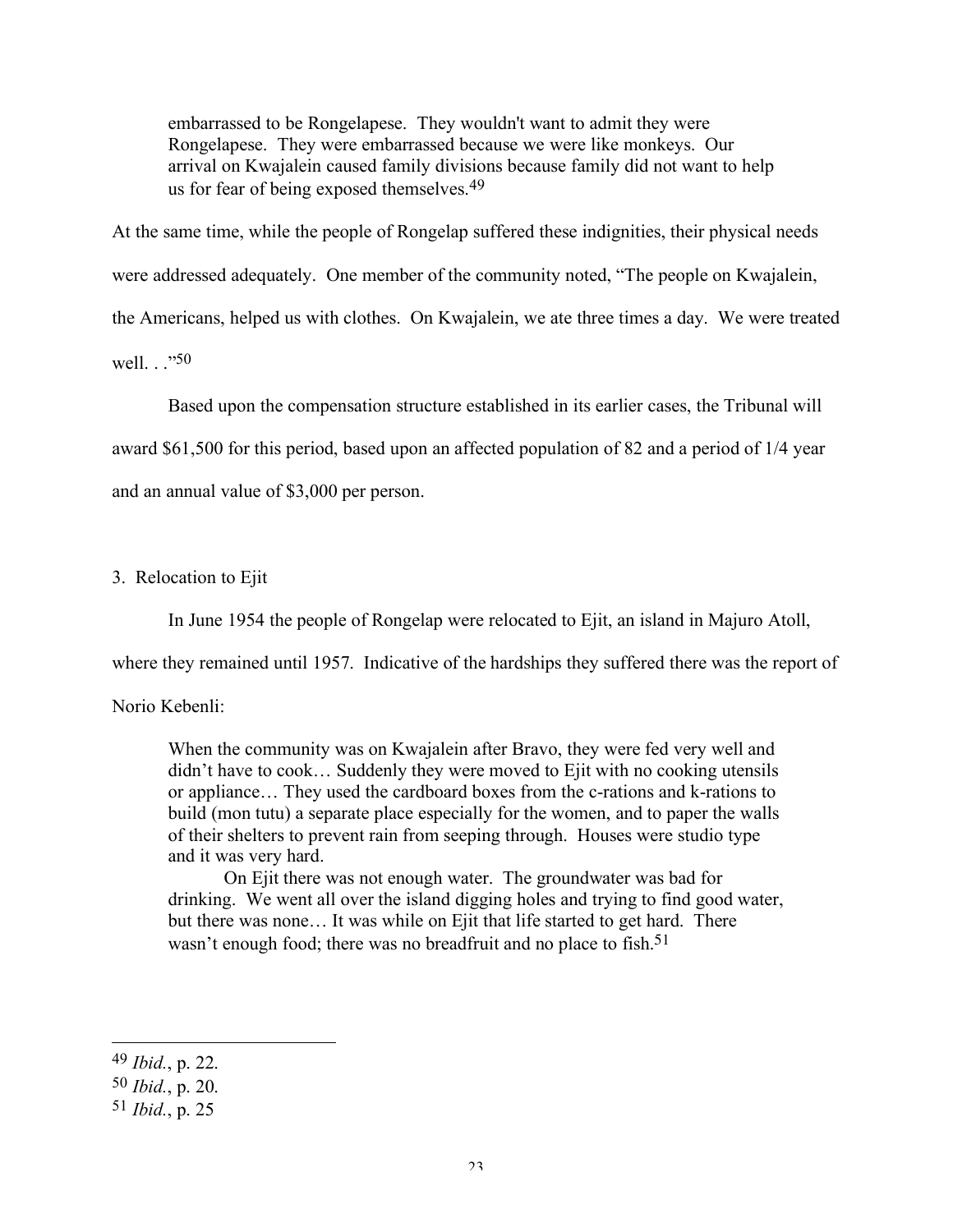The harm suffered during this three year time period warrants compensation at the \$3,000 annual level. Although population numbers were not introduced at the November 2001 hearing, Claimants have proposed an average annual population of 168.5 based on documentary sources,<sup>52</sup> which the Defender adopted in its calculations,<sup>53</sup> and which the Tribunal will accept, for compensation in the amount of \$1,516,500 for this period of time.

## 4. Return to Rongelap

In July of 1957, the people of Rongelap were returned to their home atoll, where they remained until 1985. During that time, Claimants suffered emotional distress and a degraded quality of life as a consequence of the contamination of their property.

One aspect of these damages was the people's fear resulting from being in what they reasonably perceived as a contaminated environment. Claimants' experts note:

Although radionuclides and their bioaccumulation in foodstuffs were an invisible threat to the Rongelapese, the people suspected that their problems stemmed from the high levels of radiation in their food. The Rongelapese got blisters in their mouths and food poisoning from eating certain foods. The foods that made them ill after resettlement never made them sick before the Bravo test. Because of the blisters in their mouths from the food, and because they could see the effects of radiation in the trees and plants they ate from, the Rongelapese attribute their health problems to the presence of radiation in their environment. 54

The people came to feel like guinea pigs, used for experimentation by the U.S.<sup>55</sup> and "were so

angry about the experimental nature of the medical program that they refused to host a DOE

<sup>52</sup> CLAIMANTS' BRIEF, p. 9.

<sup>53</sup> DEFENDER'S BRIEF, p. 11.

<sup>54</sup> CLAIMANTS' EXHIBIT C-1, p. 32-33.

<sup>55</sup> *Ibid.*, p. 42.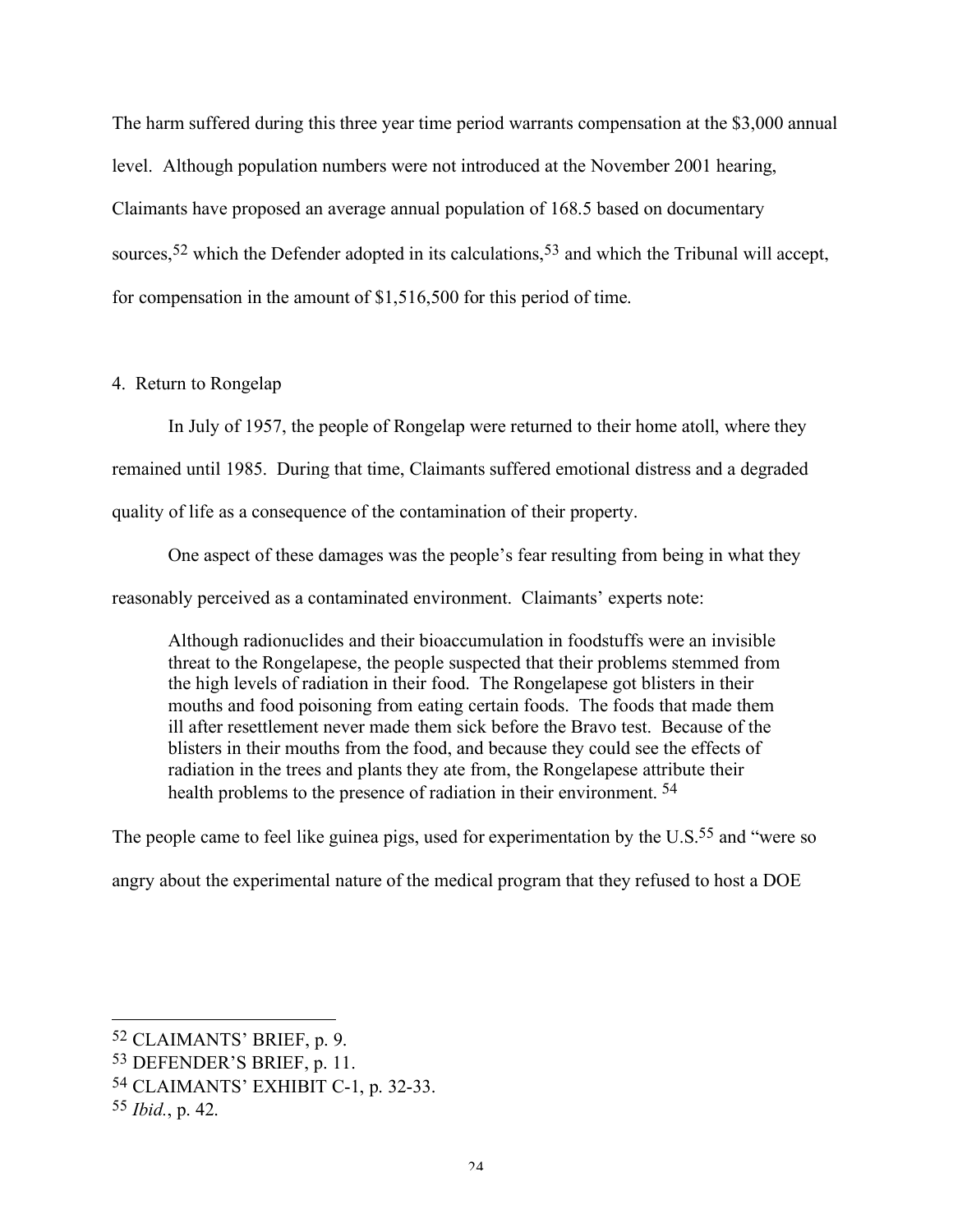medical survey visit scheduled for the spring of 1972."56 These concerns were contained in a letter from Magistrate Nelson Anjain to Dr. Conard in 1975, in which he stated:

You have never really cared about us as people -- only as a group of guinea pigs for your government's bomb research effort. For me and for other people on Rongelap, it is life which matters most. For you it is facts and figures. There is no question about your technical competence, but we often wonder about your humanity. We don't need you and your technological machinery. We want our life and our health. We want to be free.

In all the years you've come to our island, you've never really treated us as people. You've never sat down among us and really helped us honestly with our problems. You have told people that the "worst is over", then Lekoj died. I don't know yet how many new cases you'll find during your current trip, but I am worried that we will suffer again and again.<sup>57</sup>

Ample evidence was presented as the people's belief that their health was affected as a result of living in a contaminated environment. 58 As noted in Claimants' Brief, "Given the medical problems experienced by the Rongelapese as documented in the Hardships and Consequential Damages Report, their fears and attendant emotional distress were clearly reasonable."59 The most compelling evidence of their fear of living on Rongelap was their decision to depart in 1985.

Claimants propose that compensation for this 28-year period be based upon a per capita annual amount of \$9,000 a year for an average annual population of 213.25. The Defender of the Fund proposes an annual per capita amount of \$4,500 (the maximum awarded by the Tribunal in past cases) for an average annual population of 227.2. The Tribunal will not exceed the annual per capita amount set in prior cases. The Tribunal will accept the higher annual population numbers proposed by the Defender of the Fund, resulting in compensation for this period of \$28,627,200.

<sup>56</sup> *Ibid.*, p. 43.

<sup>57</sup> Quoted in CLAIMANTS' EXHIBIT C-1, p. 45.

<sup>58</sup> CLAIMANTS' EXHIBIT C-1, pp. 31-34.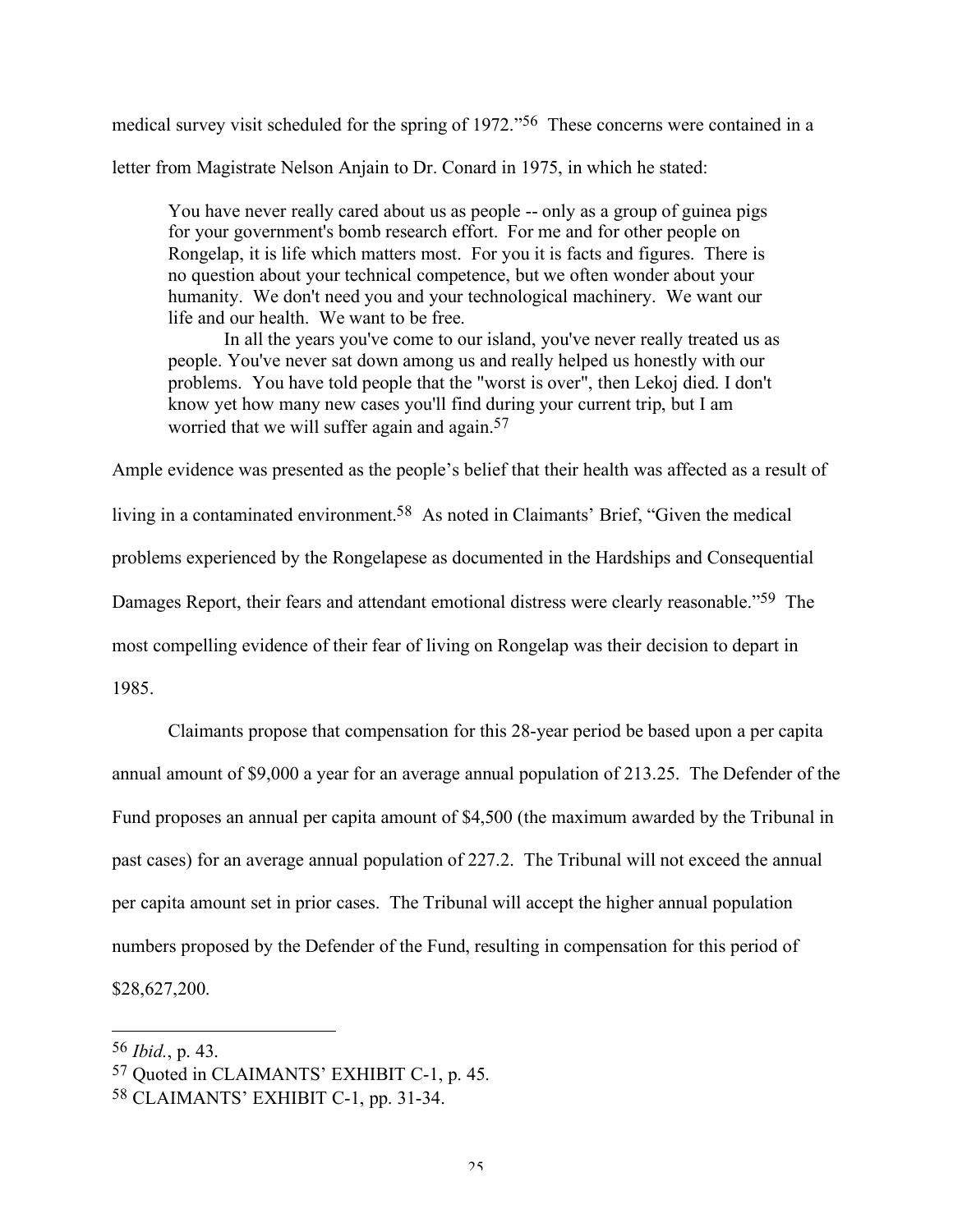5. Evacuation to Mejatto

Concerns of the people of Rongelap over living in a contaminated environment came to a head in 1985 when they decided they could no longer live on Rongelap. A July 22, 1985 memo from Tommy McCraw of the Radiological Controls Division, Office of Nuclear Safety, Department of Energy, described the decision of the Rongelap people to evacuate:

On May 21, 1985, the first of about 300 people left Rongelap Atoll claiming their atoll was not a safe place to live. . . . The Rongelap people have been disillusioned by what they perceive as contradictory advice from DOE on radiation protection, by monitoring results from a DOE contractor indicating that whole body exposures have increased at Rongelap Atoll . . . , by a high exposure prediction in a Marshallese/English booklet prepared by DOE, and by DOE's failure to provide

answers to questions on their total radiation exposure experience. 60

The contradictory advice concerned "advice given by the DPO at a meeting at Majuro Atoll in

December 1982."61 Mr. McCraw noted that the "advice was confusing and non-specific. The

people were told that they should make their own judgments on radiation protection. They were

also told that they could eat food that had been restricted for many years."62 He further stated:

Medical followup and advice has been very good for the Rongelapese, but not providing them information on their total radiation condition, information that is available, amounts to a coverup. The questions the Marshallese have raised about radiological conditions in their atolls have not been answered satisfactorily by DOE's Marshallese/English booklet that evaluated radiological conditions in the Marshalls in terms of risk and cancer fatalities instead of using radiation standards. The Marshallese, to my knowledge, have never argued against the use of standards or complained that they were not applicable. This booklet may be a factor of confusion rather than education for the Marshallese.<sup>63</sup>

<sup>59</sup> CLAIMANTS BRIEF, p. 10.

<sup>60</sup> CLAIMANTS' EXHIBIT LOU-16.

<sup>61</sup> *Ibid.*

<sup>62</sup> *Ibid*.

<sup>63</sup> *Ibid.*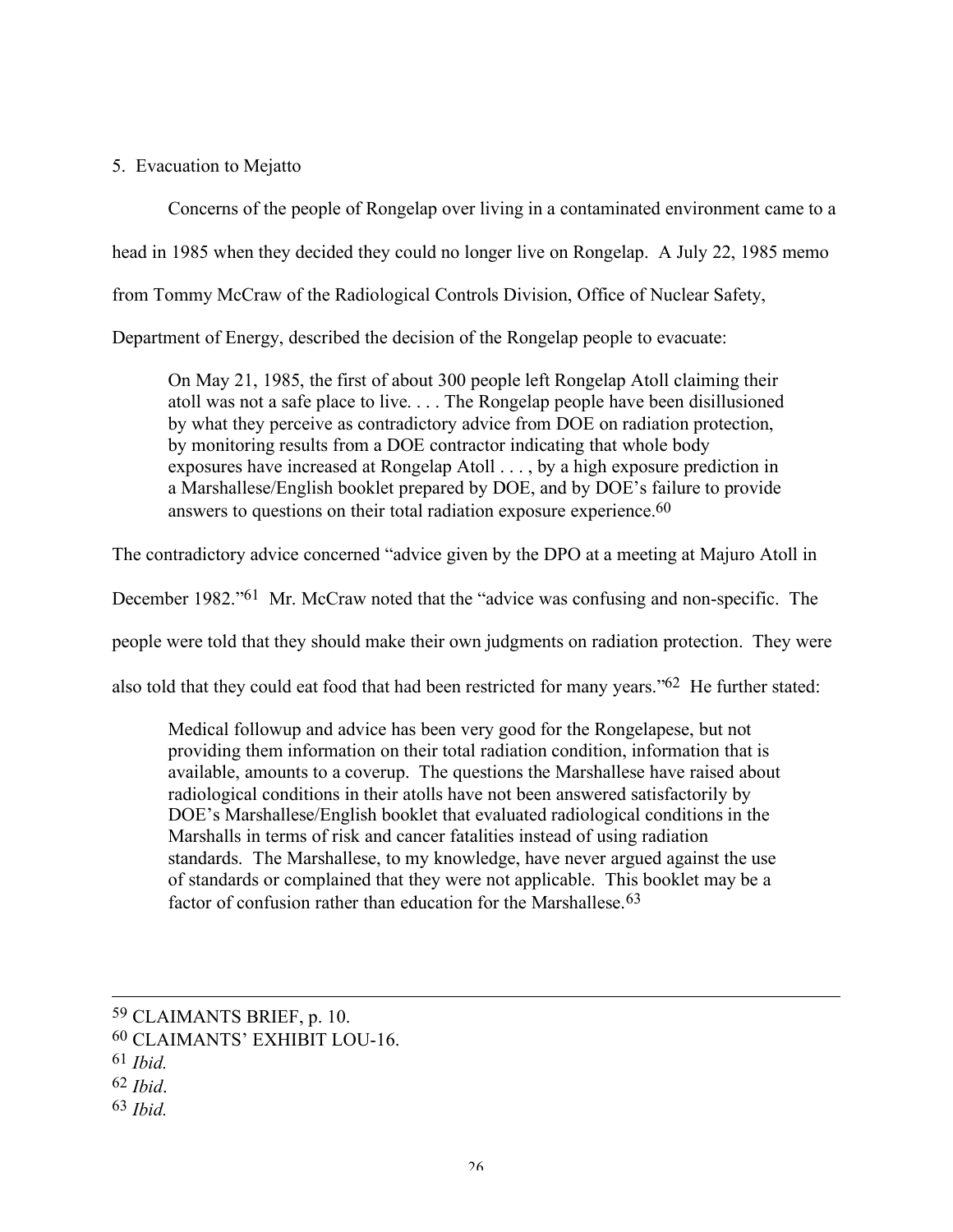Indeed, Mr. McCraw went on to remark "Right or wrong, I have argued that exposures not found acceptable for the U.S. population are also not acceptable in the Marshalls, and that radiological criteria should be the same from atoll to atoll."64

He concluded: "Turning radiological judgments over to the people was a drastic unilateral action. This appears to have been a profoundly disturbing experience for some Marshallese and an action that undermined confidence in DOE and in the United States Government." Perhaps inevitably, the "new advice that was obviously intended to give freedom of choice has backfired. The Rongelap people followed the advice they were given, made the judgment not to accept the risk, and left their atoll."<sup>65</sup>

The environment awaiting the Rongelap people in Mejatto was significantly less capable of supporting the population than that of pre-testing Rongelap. As noted by Claimants' experts: "When the Rongelapese relocated on Mejatto there was little traditional food. The people planted pandanus, breadfruit, and coconut, but it took five years before they would produce food (Greenpeace 1986). The islands surrounding Mejatto had food, but the Rongelapese were reluctant to gather food because they had no rights or permission to use these islands."<sup>66</sup> An interview with Johnsay Riklon revealed:

Mejatto is really different from Rongelap. Mejatto is really small. There are scarce resources, such as fish and grown foods. In Mejatto, people fish only 2-3 times a week, but on Rongelap people fished everyday. People depend on USDA and imported foods. It's like a camp. People are not healthy. They have bad diets, diseases, and the health services are inadequate. It's expensive for me to visit Mejatto... It is too rough to fish in Mejatto, and there are too many sharks. People die in the current around Mejatto (February 28, 1999, Holly M. Barker, Barbara Rose Johnston, and Stuart Kirsch, Majuro). 67

<sup>64</sup> *Ibid.*

<sup>65</sup> *Ibid*.

<sup>66</sup> CLAIMANTS' EXHIBIT C-1, p. 62.

<sup>67</sup> *Ibid.*, p. 63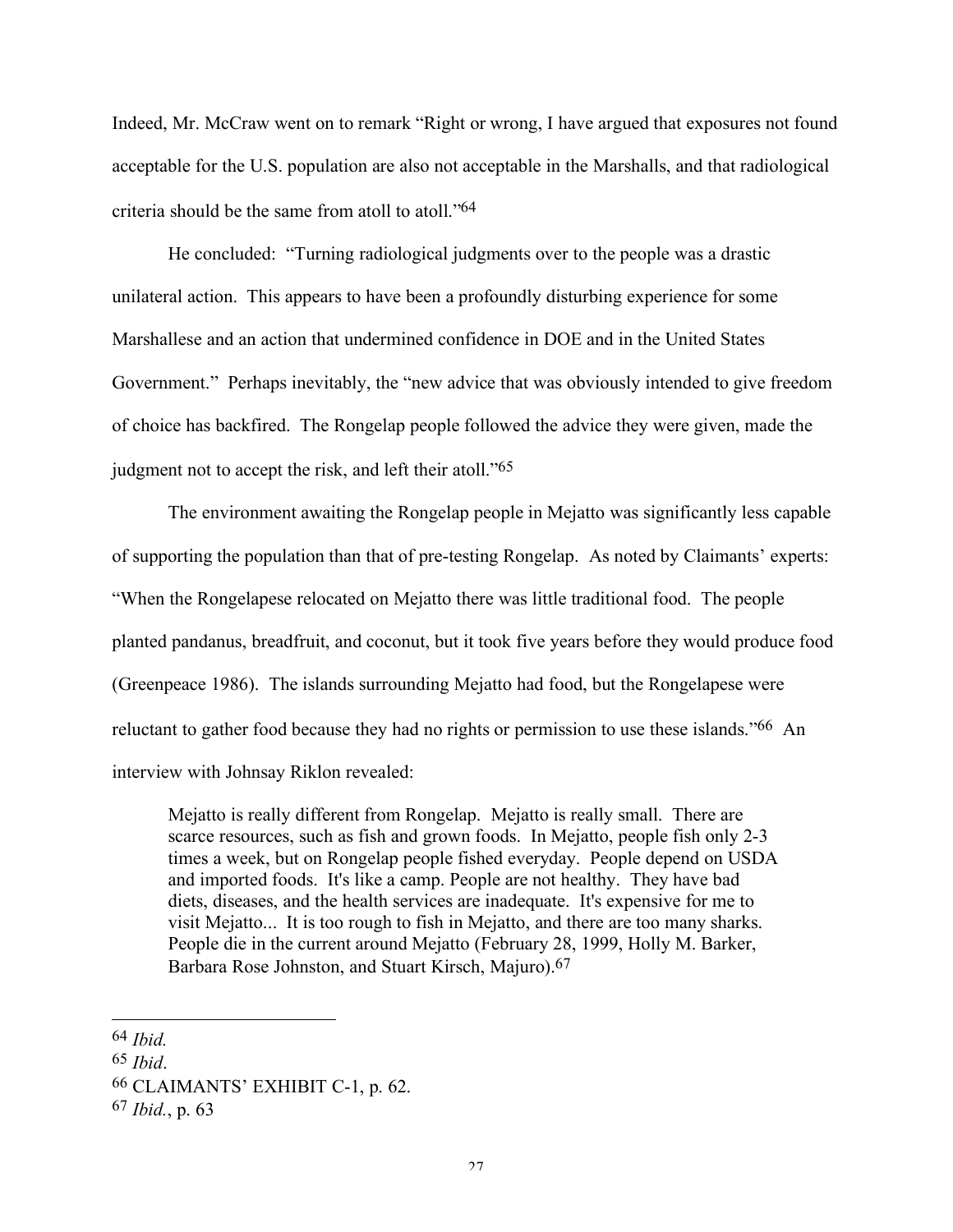As stated by Boney Boaz:

I didn't want to leave Rongelap in 1985, but the elders did, so I went. Because Rongelap was no good, I left, but I didn't like Mejatto. It is pretty difficult to fish on Mejatto. Wind prevents people from fishing. On Rongelap, there were many choices: many ways to fish and many places to fish...

Kids on Mejatto don't know how to sail an outrigger canoe. It's too low to launch there. On Mejatto it's hard to sail and hard to teach. On Mejatto there is lots of American food. There's more food, local food on Rongelap. There was nothing at all on Mejatto in the beginning. Now it's better because we planted food.

Mejatto is bad because it's hard to get back and forth. It's dangerous on all the small islands. Some people have disappeared, some drowned. It's hard to move about. 68

Claimants have requested compensation for "the first five years of struggle while on Mejatto,"

the time it took to plant local foods and for them to become productive. 69

In evaluating the consequential damages suffered by the people of Rongelap during this

period, the Tribunal finds it most similar to the hardships endured by the people of Bikini on Kili

in the early years of their habitation there. The Tribunal stated:

Likewise, in the current claim, claimants' expert Dr. Kiste noted: "With the exception of their sojourn at Kwajalein, the Bikinians experienced serious subsistence problems most years since their initial relocation. Their ordeal at Rongerik was one of basic survival. At Kili, food shortages routinely occurred during the annual period of rough seas."[Footnote omitted.] The Tribunal is cognizant that serious food shortages are only one aspect of the "annoyance and discomfort" suffered by the Bikini people. Nonetheless, it believes this is reflective of the relative level of hardship endured. In this manner, the Tribunal assigns two levels of annual compensation, \$4,500 per person per year for the period on Rongerik (1946-1947) and \$3,000 per person per year for the period on Kili up until 1982 (1949-1982.)

The population for this period of time is variously estimated as "about 320" (Greenpeace),

"about 300" (Tommy McCraw), 301 (Claimants' Brief), 288 (1988 RMI Census), and 265

(Defender of the Fund's Reply Brief.) In light of the uncertainty related to these numbers, the

68 *Ibid.*

<sup>69</sup> CLAIMANTS BRIEF, p. 15.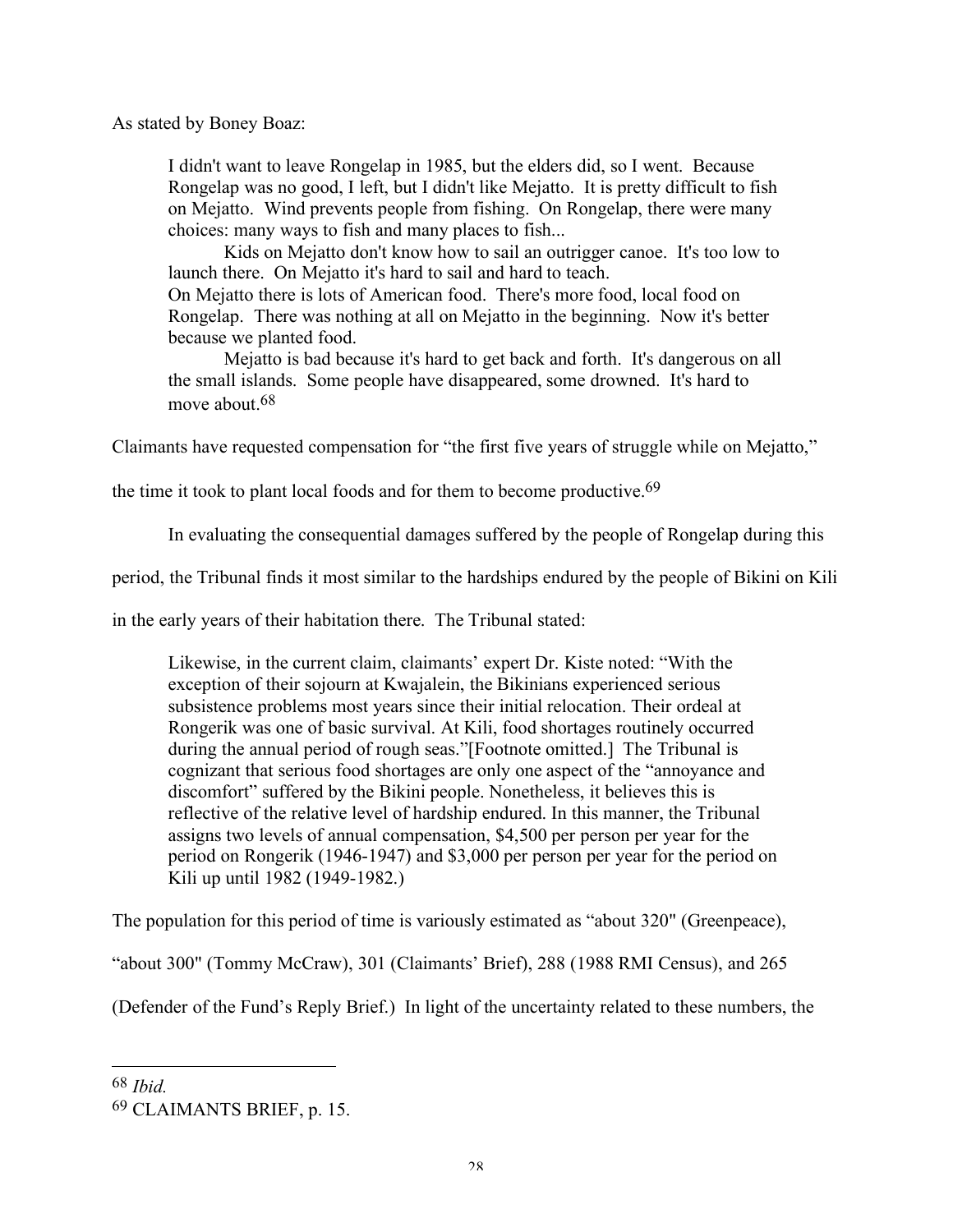Tribunal will accept the RMI Census number of 288. Compensation for this period will be in the amount of \$4,320,000.

## 6. Medical Experimentation.

Claimants request damages for unknowing participation in human radiation experiments conducted by the U.S. Typically, such damages would be considered as part of a tort claim for negligence (failure to obtain informed consent) or battery, rather than as part of a property claim. The Tribunal has established a personal injury program to deal with medical conditions, but the type of damages asserted here do not fall into that program. This claim is closely related to the matters addressed in connection with consequential damages and consequently will be considered here. There is no prejudice to the Defender of the Fund, who has responded to these claimed damages.

Although the people were assured that it was safe to return to Rongelap in 1957,70 it was

evident that the U.S. knew Rongelap was still contaminated at that time, based on reports cited

by Claimants' experts.

Rongelap was resurveyed beginning in 1954, with soil and food samples taken from Rongelap Atoll by biologists, geologists and other scientists to learn about the movements of isotopes in the environment (DOE#167:53). In 1954 United States researchers identified Cesium-137 (Cs-137) as "one of the principal radio nuclides found at Rongelap" (DOE #341:164). Cesium-137 was detected in edible portions of plants prior to the resettlement of the Rongelapese and the average counts in soils for Cs-137 appeared higher at Rongelap than at Bikini or Enewetak (DOE #298). A 1955 survey conducted by the University of Washington on Rongelap and Ailinginae indicated that: "Edible plants other than coconuts, such as pandanus, papaya, and squash, have been found to contain levels of Sr 90 which are above the tolerance level as defined in the Radiological Health handbook" (DOE #342:32). 71

70 CLAIMANTS' EXHIBIT C-1, p. 29.

<sup>71</sup> *Ibid.*, p. 29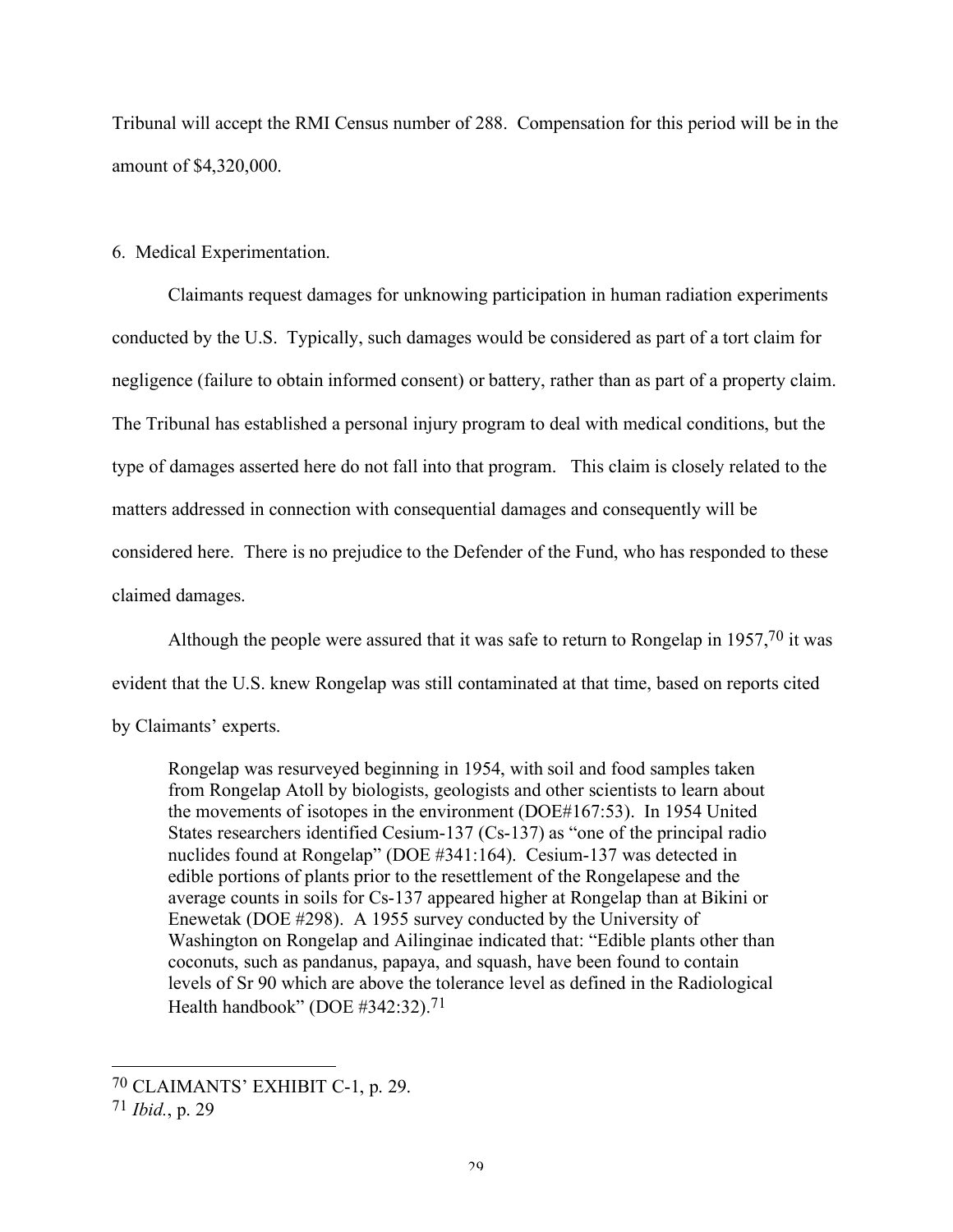Researchers also found that the coconut crab fed on land plants high in Sr-90 and Cs-137 levels (DOE #342:48). In a 1955 survey of Rongelap and Ailinginae, radiation ecology studies indicated that "the highest Cs 137 levels were found in the land plants and the coconut crab" accounting for 26% to 100% of the radioactivity in the specimens that year (DOE #342:58). Researchers also noted that Stronium-90 (Sr-90) taken up by plants was deposited in the bones of humans via air, water, plants and animal products (DOE #348). Because researchers understood that coconut crabs bioaccumulate radiation, one year before the Rongelapese returned home, a recommendation was made to resettle the people provided they do not eat coconut crab (DOE #240, DOE #458:2453). This recommendation was not implemented until several years after the people returned, and the resulting exposure allowed scientists to measure the amount of radionuclides present in human beings and confirm the levels of fallout produced by the weapons since "the deposition in the human body seems roughly to parallel the levels of fallout"

(DOE#361:6). (Footnotes omitted)72

Shortly after their return, scientists returned to Rongelap to collect foodstuff samples and analyze them for radiological contamination. The United States military wanted to conduct nuclear weapons pre-test surveys of Rongelap to determine the residual amounts of radioactivity before conducting the next series of nuclear tests. This July 1957 survey of food, soil, water and plankton indicated that radiation levels were "appreciably above background" (DOE  $#376:57$ ).<sup>73</sup>

The President's Advisory Committee on Human Radiation Experiment's Final Report<sup>74</sup>

(ACHRE) notes the decision to return the people to Rongelap in 1957 "was made even though in

 $\overline{\phantom{a}}$ 

<sup>72</sup> *Ibid.,* p. 29

<sup>73</sup> *Ibid.*, p. 30

 $74$  The Advisory Committee was created on January 15, 1994 by President Clinton to investigate reports of possibly unethical conduct of the U.S. government, and institutions funded by the government, in exposing human beings to ionizing radiation at the height of the Cold War. The experience of the Marshall Islanders was one of the case studies of the Committee. Chapter 12 of the ACHRE Final Report, dealing with the Marshallese experience was appended to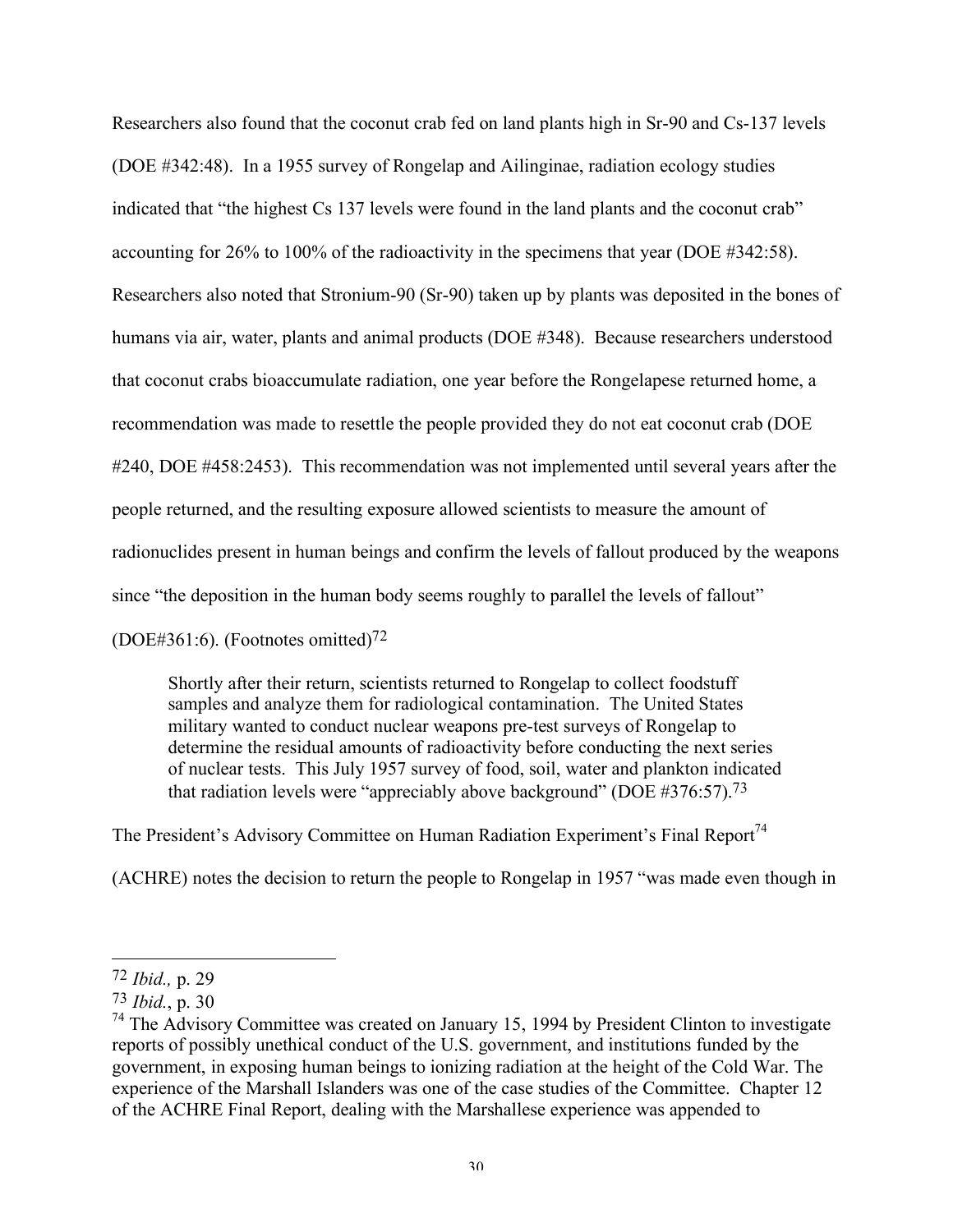1954 U.S. medical officers had recommended that the exposed Rongelapese 'should be exposed to no further radiation, external or internal with the exception of essential diagnostic and therapeutic x-rays for at least 12 years. If allowance is made for unknown effects of surface dose and internal deposition there probably should be no exposure for the rest of their natural

lives.'[Footnote omitted]"75

U.S. recognition of the contaminated nature of the Rongelap environment was further

evidenced by the restrictions placed upon use of the atoll resources.

Use of Rongelap Atoll, however, was restricted to just Rongelap Island by United States Naval edict. Similarly, Ailinginae Atoll was off limits. The Rongelapese were not allowed to return to Rongerik because the environment still had not recovered from the time the Bikinians' depletion of the resource base, and because it remained contaminated from the tests. As a result, the resettled Rongelapese stopped using Rongerik Atoll.76

Despite the knowledge of contamination and the potential danger to the health of the Rongelap

people in light of their heavy exposures from BRAVO, the AEC Advisory Committee on

Biology and Medicine justified the return:

The current low morale of the natives was pointed out and the advantages of returning them to their homes presented as a factor which should be balanced against the possible radiation hazard in their return… It was agreed that because of the already high relative exposure to which the natives had already been subjected, limiting their exposure in terms from now on was unrealistic; but on the other hand, the psychological effect of permitting them to receive more radiation than our own people, could be subject to criticism.<sup>77</sup>

However, it was also clear that return also supported scientific research and military defense

concerns.

 $\overline{a}$ CLAIMANT'S BRIEF as Exhibit 2, hereafter referred to as "ACHRE," while page references reflect the numbered pages of that exhibit. 75 ACHRE, p. 6. 76 CLAIMANTS' EXHIBIT C-1, p. 30. 77 *Ibid.*, p. 30.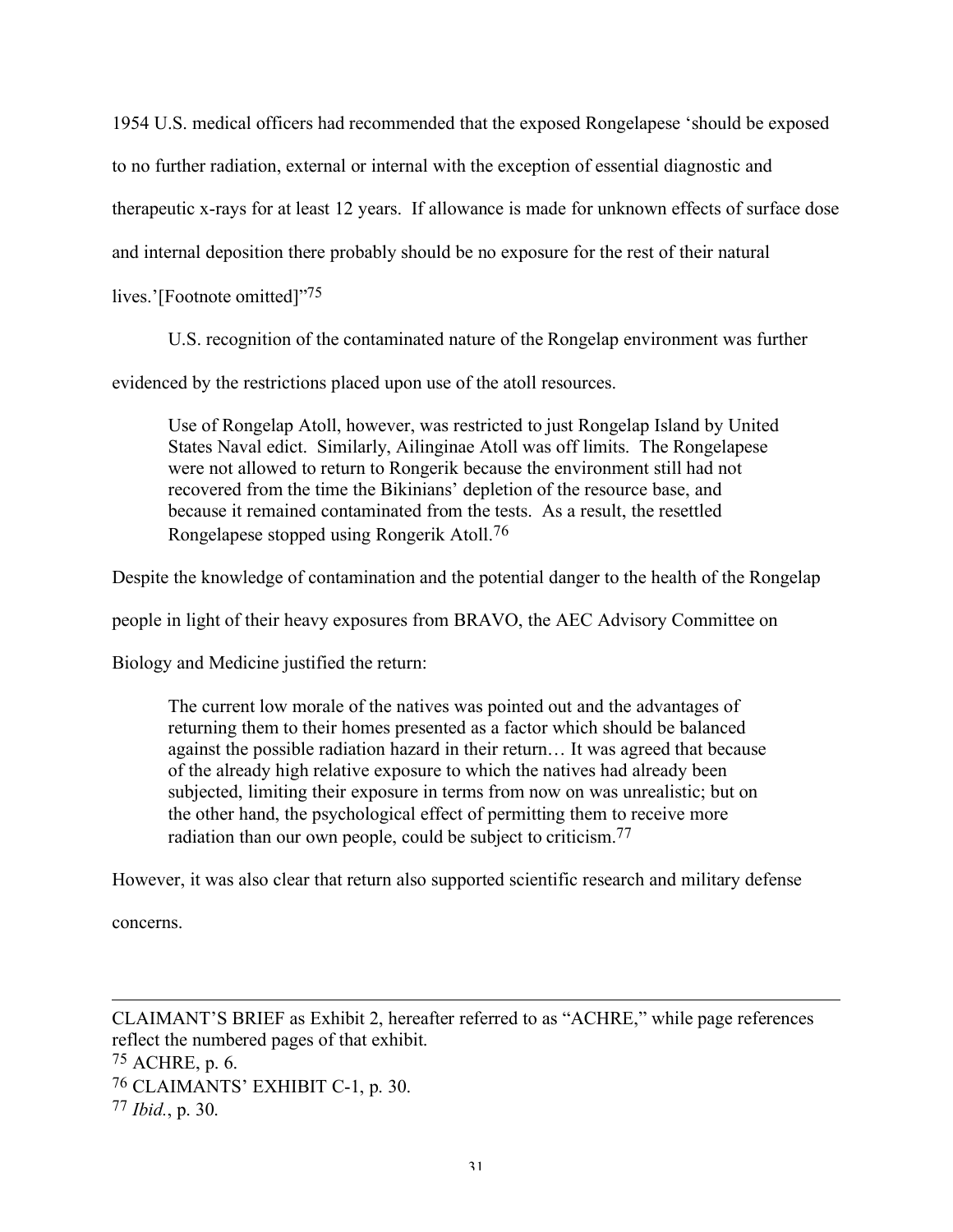The decision to repatriate the people of Rongelap to a still contaminated setting ignored medical recommendations to avoid future exposures. This decision also supported the United States scientific research and military defense agendas. In 1957, the United States Government was battling an effort at the United Nations to produce a test ban treaty. Given global concern over the plight of the Rongelapese, the United States Government worried that any future evacuation to protect the population would generate negative publicity highlighting the fallout dangers of nuclear weapons tests. Injuries from the Bravo Event had been highly publicized, and United States officials worried that further injury might produce a resolution from the United Nations banning future weapons tests.<sup>78</sup>

Claimants assert, "Policies and priorities established in 1954 by the United States scientists and

military officials emphasized monitoring and human subject research rather than treatment of the

Rongelap people."79 Claimants have mounted a substantial body of evidence to indicate the

extent of the studies conducted on the Rongelap people. However, ACHRE found:

Although the medical program for the exposed Marshallese was designated a "study," Dr. Cronkite and his successor, Dr. Robert A. Conard, maintain the project never included nontherapeutic research. [Footnote omitted.] Both men assert that the primary goal has always been the treatment of the exposed population and that the data that were collected were always intended first and foremost to benefit the Marshallese. There is no conclusive evidence available to Advisory Committee to contradict their statements. In examining various studies of the Marshallese that could have been driven by pure research goals, the Advisory Committee has found treatment-related goals that are at least plausible. It appears that in the medical follow-up to the Bravo shot, treatment and research objectives were essentially congruent.80

ACHRE did, however, note that there were "two examples of research in the Rongelap and

Utrik populations that appear to have been nontherapeutic: this research was intended to learn

about radiation effects in this population and offered little or no prospect to benefit to the

individual subjects."81

<sup>78</sup> *Ibid.*, p. 29.

<sup>79</sup> *Ibid.*, p. 55.

<sup>80</sup>ACHRE, p. 4.

<sup>81</sup> *Ibid.*, p. 2.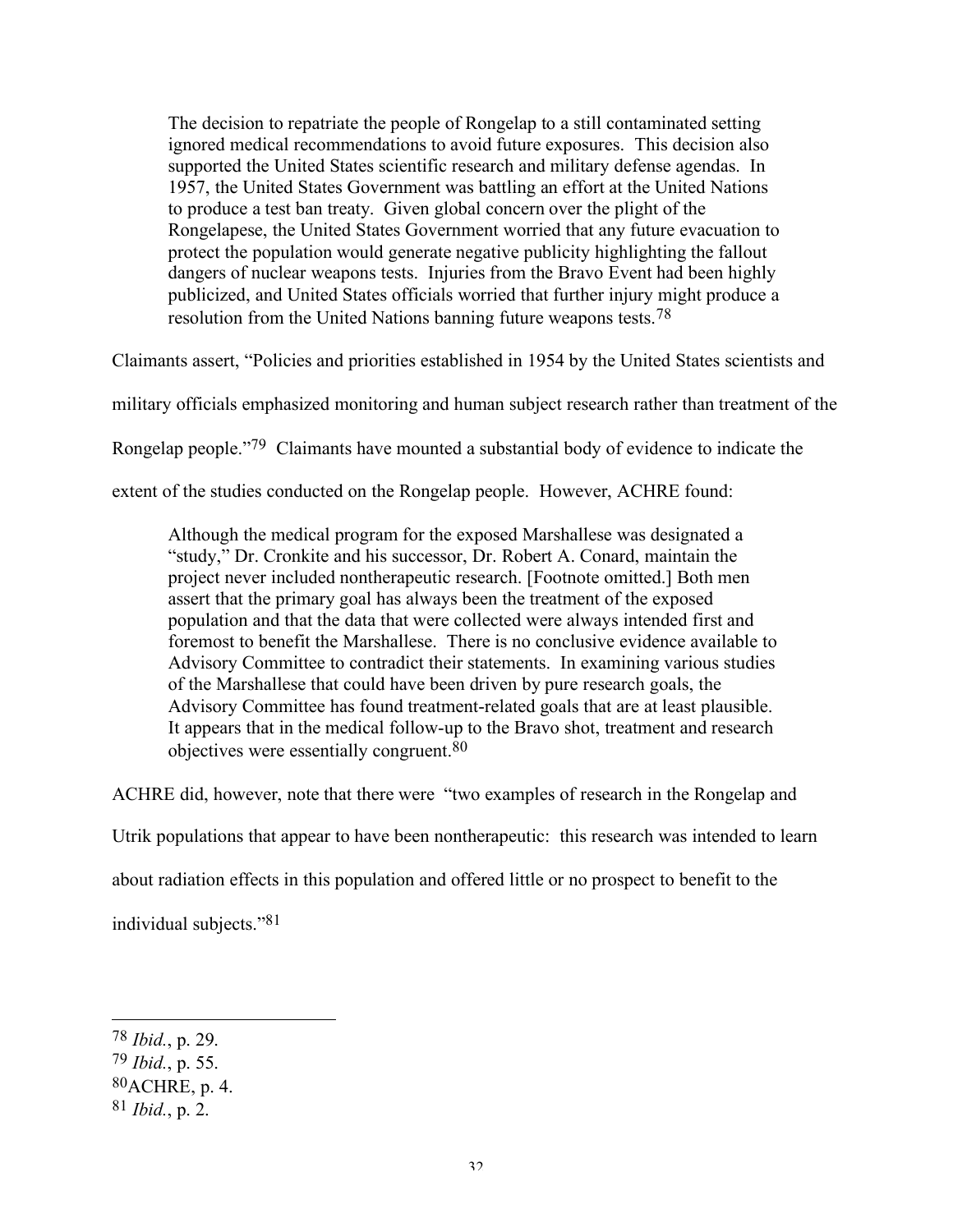One of these studies involved the administration of a "chelating agent", EDTA (ethylene diamine tetra-acetic acid.) The Committee noted that EDTA

normally administered shortly after internal radiation contamination to remove radioactive material, was administered seven weeks after exposure. The stated rationale was that the agent would "mobilize and make detection of isotopes easier, even though it was realized that the procedure would have limited value at this time" [footnote omitted.] Because there was virtually no therapeutic benefit envisioned, it appears the primary goal of the study was to measure radiation exposures for research purposes, although the knowledge may have been helpful in the clinical care of the patient. 82

Claimants' experts assert "There were also adverse health risks associated with this experiment,

as in the early 1950s several deaths occurred from kidney toxicity after EDTA treatment (dosage

used at that time was about 10 grams per infusion, current recommended dosage is 3 grams)."83

The Tribunal, based upon the record before it, is unable to determine how many subjects were

involved in this experiment and is thus unable to make an award of compensation on this basis.

In the second study cited by ACHRE

a radioactive tracer (chromium 51) was used to tag red blood cells in ten unexposed Rongelapese to measure their red blood cell mass. The purpose was to determine whether the anemia that had been observed among Marshallese was an ethnic characteristic or due to their radiation exposures [footnote omitted.] The tracer dose would have posed a very minimal risk, but it was clearly not for the benefit of the ten subjects themselves.84

However, Claimants' experts assert "the Cr-51 received by the ten 'non-exposed' Rongelapese subjects mentioned in the ACHRE report represents an additional burden to the already considerable exposure from consuming contaminated foods and living in a radioactive environment."<sup>85</sup> In light of the relative harm involved in this instance, the Tribunal will award each of the ten subjects an amount equal to the least serious personal injury award, \$12,500, for a

<sup>82</sup> *Ibid.*, pp. 7-8.

<sup>83</sup> CLAIMANTS' EXHIBIT C-1, p. 56

<sup>84</sup> ACHRE, p. 8.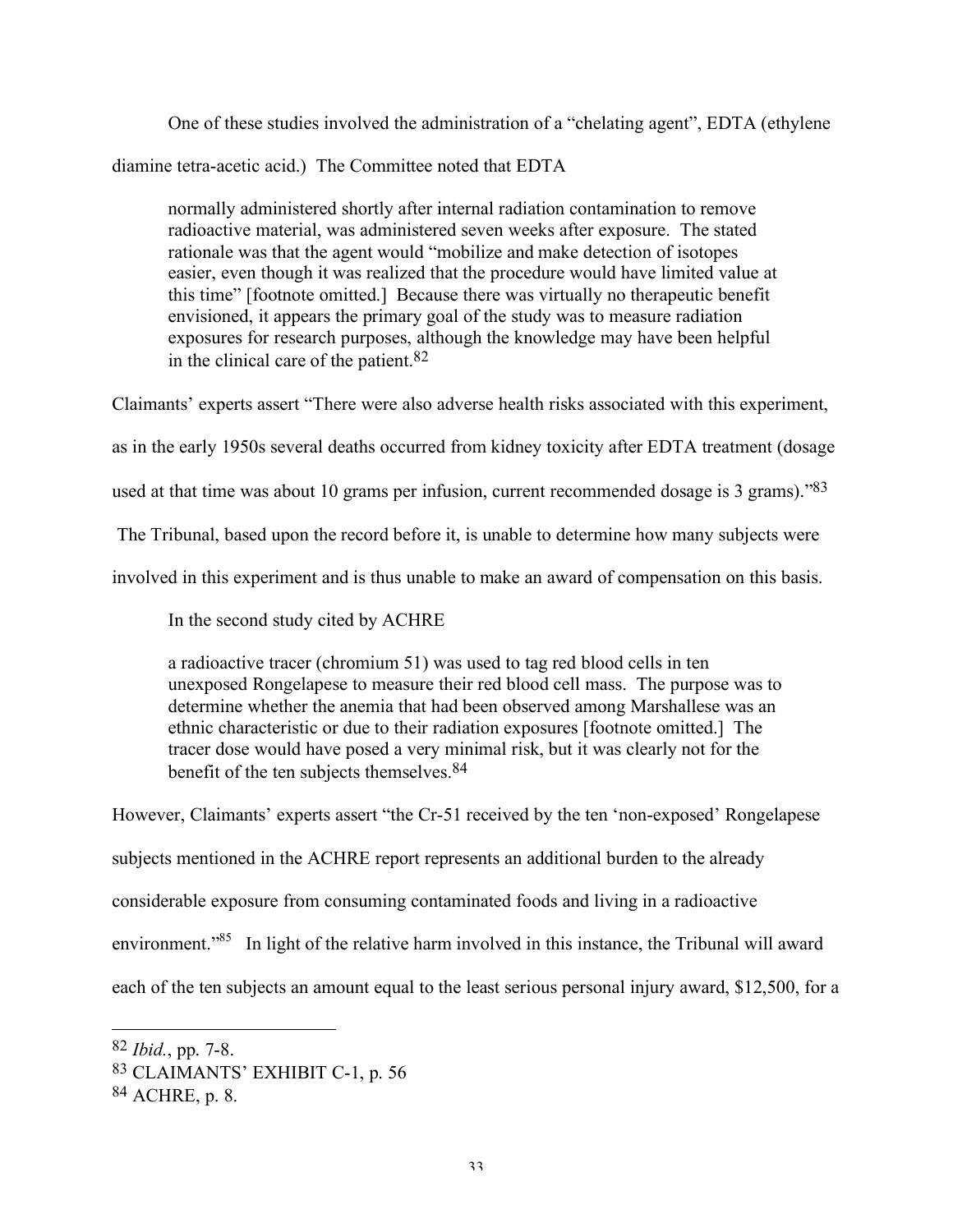total of \$125,000. Although Claimants have offered evidence that "suggests" or "raises the possibility" of repeats of the chromium 51 study, the evidence falls short of proving to the satisfaction of the Tribunal that these studies took place.

The Advisory Committee on Human Radiation Experiment report concluded

The research conducted between 1954 and today consisted mainly of blood and urine test and procedures to measure radiation with little or no additional risk to the subjects. Overall, these tests seem to have been related to patient care, although two instance of minimal-risk nontherapeutic research have been identified. The Committee found no evidence that the initial exposure of the Rongelapese or their later relocation constituted a deliberate human experiment. On the contrary, the Committee believes that the AEC had an ethical imperative to take advantage of the unique opportunity posed by the fallout from Bravo to learn as much as possible about radiation effects in humans. 86

Nonetheless, the Tribunal believes that the emotional distress resulting from the participation in these studies and the manner in which they were carried out, warrants compensation, and is a component in the consequential damages related to the period of time the people spent on Rongelap from 1957 to 1985.

Based on the foregoing, the Tribunal awards the amount of \$34,731,200 to the people of Rongelap for consequential damages.

## **V. CONCLUSION**

The Tribunal has determined the amount of compensation due to the Claimants in this case is \$1,031,231,200. This amount includes \$212,000,000 for remediation and restoration of Rongelap and Rongerik Atolls. This award further includes \$784,500,000 for past and future lost property value of Rongelap, Rongerik and Ailinginae Atolls as a result of the Nuclear Testing Program. Finally, it includes \$34,731,200 to the Claimants for consequential damages.

 <sup>85</sup> CLAIMANTS' EXHIBIT C-1, p. <sup>56</sup>

 $86$  ACHRE, p. 11.